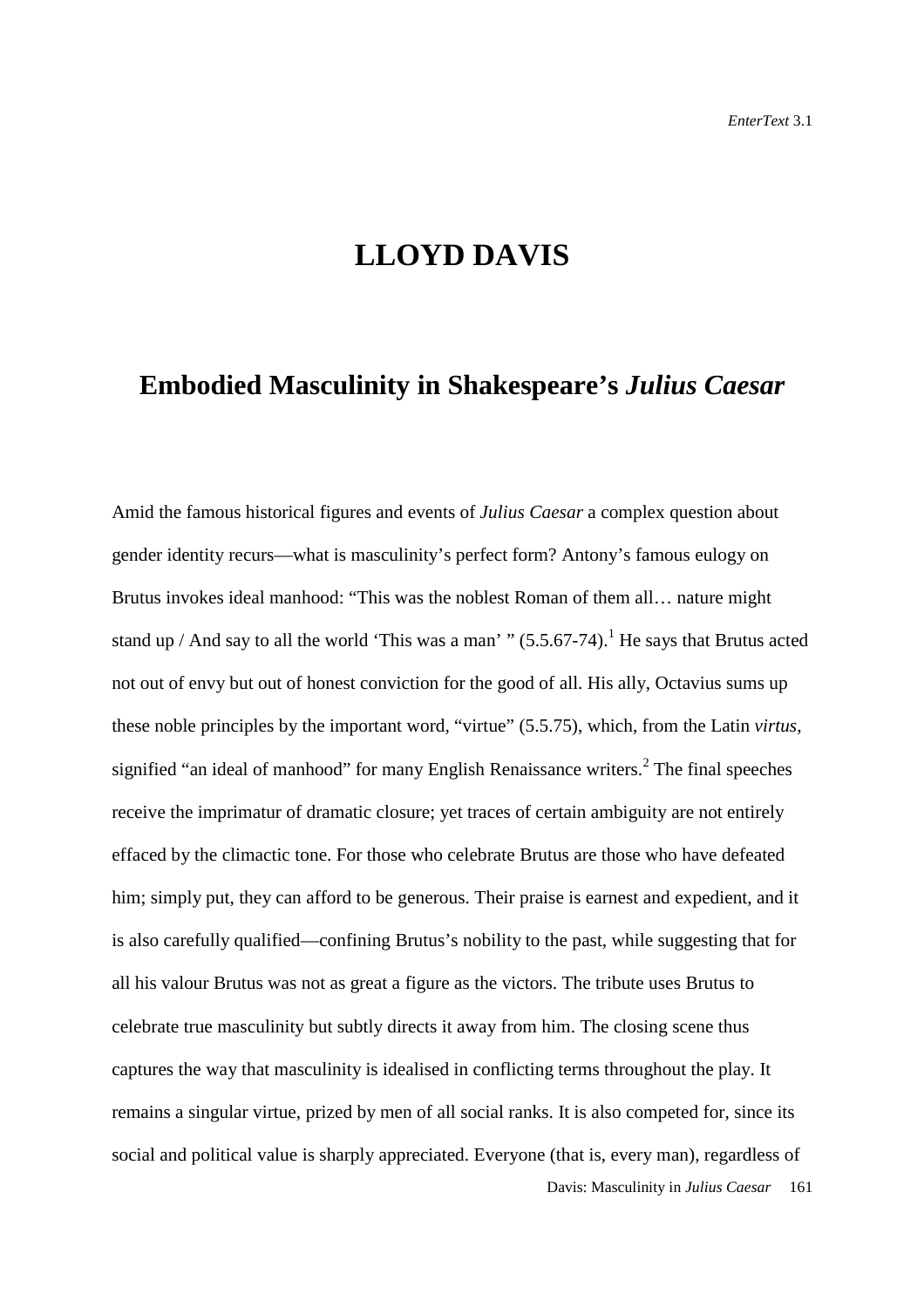rank, thinks he might be able to claim it, either for himself or to attribute it to another—the tribunes lionise Pompey, the populace Caesar, Brutus and Cassius try to claim it for themselves. There are many men but one ideal. Whose version of masculinity is the real thing? How is the distinction to be made? Which criterion is right?

Antony claims that nature ultimately states who man is. It is a powerful way to put things, since it appears not only to support what is said (Brutus is a man) and how (Antony quotes nature), but also to guarantee the speech's premise—man is the pre-eminent natural ideal. The proof of man's perfection is the body—"the elements / So mixed in him" (5.5.72- 73)—a seemingly unique attribute, given at birth yet also a man's own to mould and use. No matter that, as happens constantly through the play, men's bodies are always being re-formed verbally, visually, and physically by people and events around them. This ongoing process can be ignored as long as the elemental man-body-nature complex seems to hold together in the eyes of others. Repeatedly in *Julius Caesar*, the naturalness of the body and the perfection of man are shown to depend on their representational impact.

 Shakespeare's drama at once unveils and conceals the dominance of the aristocratic male body. In staging the production of the masculine ideal, the play suggests that it is never natural. Yet true to the historical tradition it invokes, the action does not move towards depicting a world not defined in terms of the aristocratic male body. This perspective is affirmed even though the play's title figure is not pre-eminent, and hence, for some commentators, the play fails to conform to a "great man" approach to history. In 1712 John Dennis criticised the playwright's ignorance of ancient works, which led him to portray Caesar as "but a Fourth-rate Actor in his own Tragedy."<sup>3</sup> Twenty years earlier, Thomas Rymer had maintained that Shakespeare misrepresented not simply the protagonist but all the major characters: he "sins… against the most known History and the memory of the noblest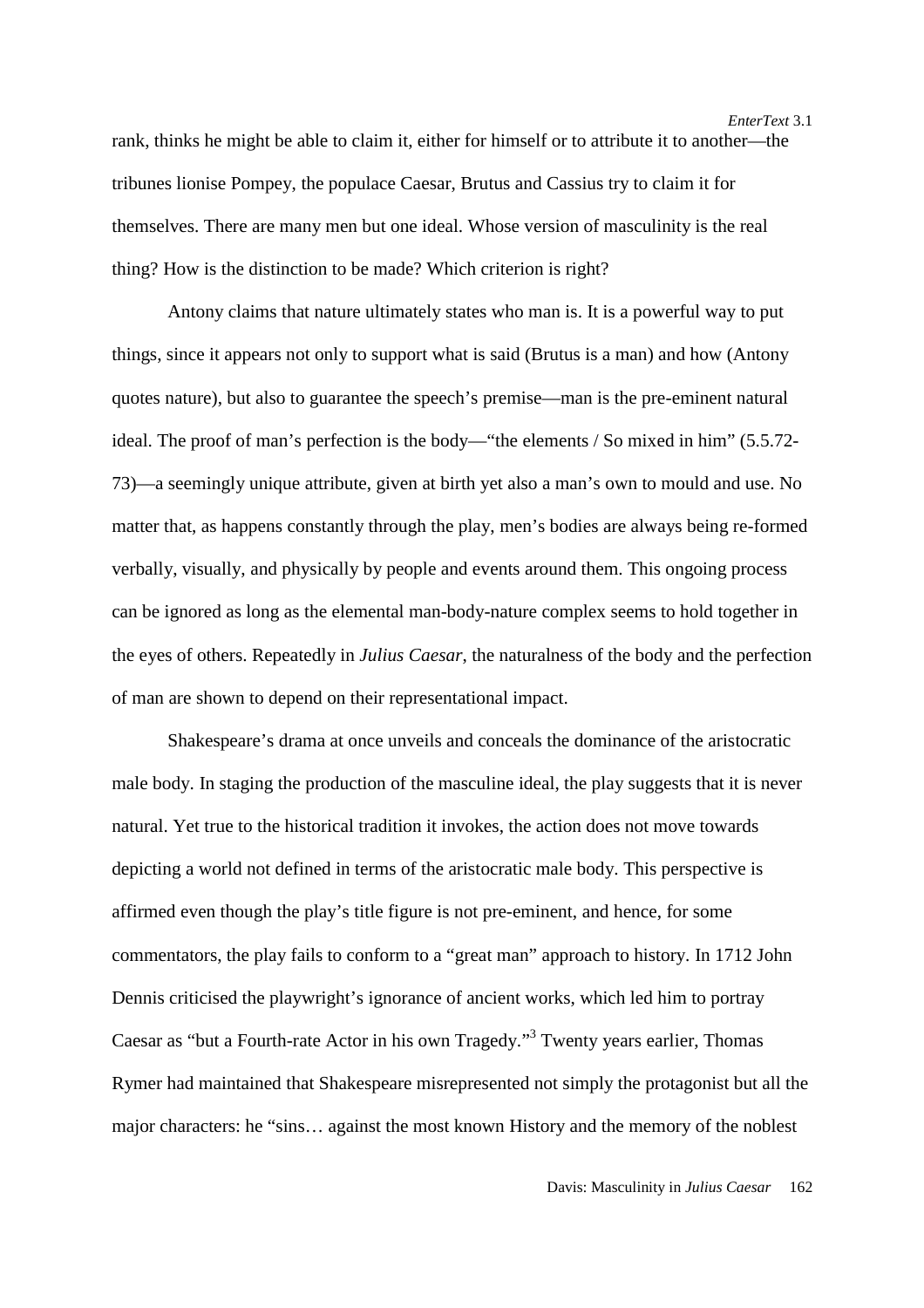Romans."<sup>4</sup> Rymer specially condemned the depiction of Brutus, picking his speech as entirely inappropriate, "unless from some son of the Shambles, or some natural offspring of the Butchery."<sup>5</sup> He alludes to Shakespeare's connection to the cattle industry through his father's early work as a glover, which John Aubrey embellished as follows: "his father was a butcher, and I have been told heretofore by some of the neighbours, that when he was a boy he exercised his father's trade, but when he kill'd a calf, he would do it in high style, and make a speech."<sup>6</sup> In contrast to the biographical panegyric that is soon to begin with Nicholas Rowe's *Some Account of the Life &c. of Mr. William Shakespear* (1709), and notwithstanding Aubrey's image of the proto-tragedian, Rymer insinuates that Shakespeare's yeoman background prevents him from characterising heroic masculinity. Despite their different tones, from sarcasm to panegyric, the writers readily assume more or less direct connections between Shakespeare as a man, his lineage, and the kind of plays he can write.

 For Rymer and Dennis, the gap between history, genre, and Shakespeare's characterisation threatens to expose and undermine if not historical tradition, then certainly traditional masculinity: if the near-legendary Caesar and Brutus come across as ordinary or inferior, where does that leave all other male figures? Some other early commentators did, however, take a different view. It is in his departures from the sources that Margaret Cavendish locates the success of Shakespeare's characters: "certainly *Julius Caesar*, *Augustus Caesar*, and *Antonius*, did never Really Act their parts Better, if so Well, as he hath Described them, and I believe that *Antonius* and *Brutus* did not Speak Better to the People, than he hath Feign'd them."<sup>7</sup> She praises an imaginative response that improves on historical accounts. Antony's eulogy to Brutus exemplifies this enhancing effect. It reaffirms a masculine order of things that has been disturbed not overturned, tested but reinforced. *Julius Caesar* reveals the capacity that masculinity, like all ideologically compelling concepts, has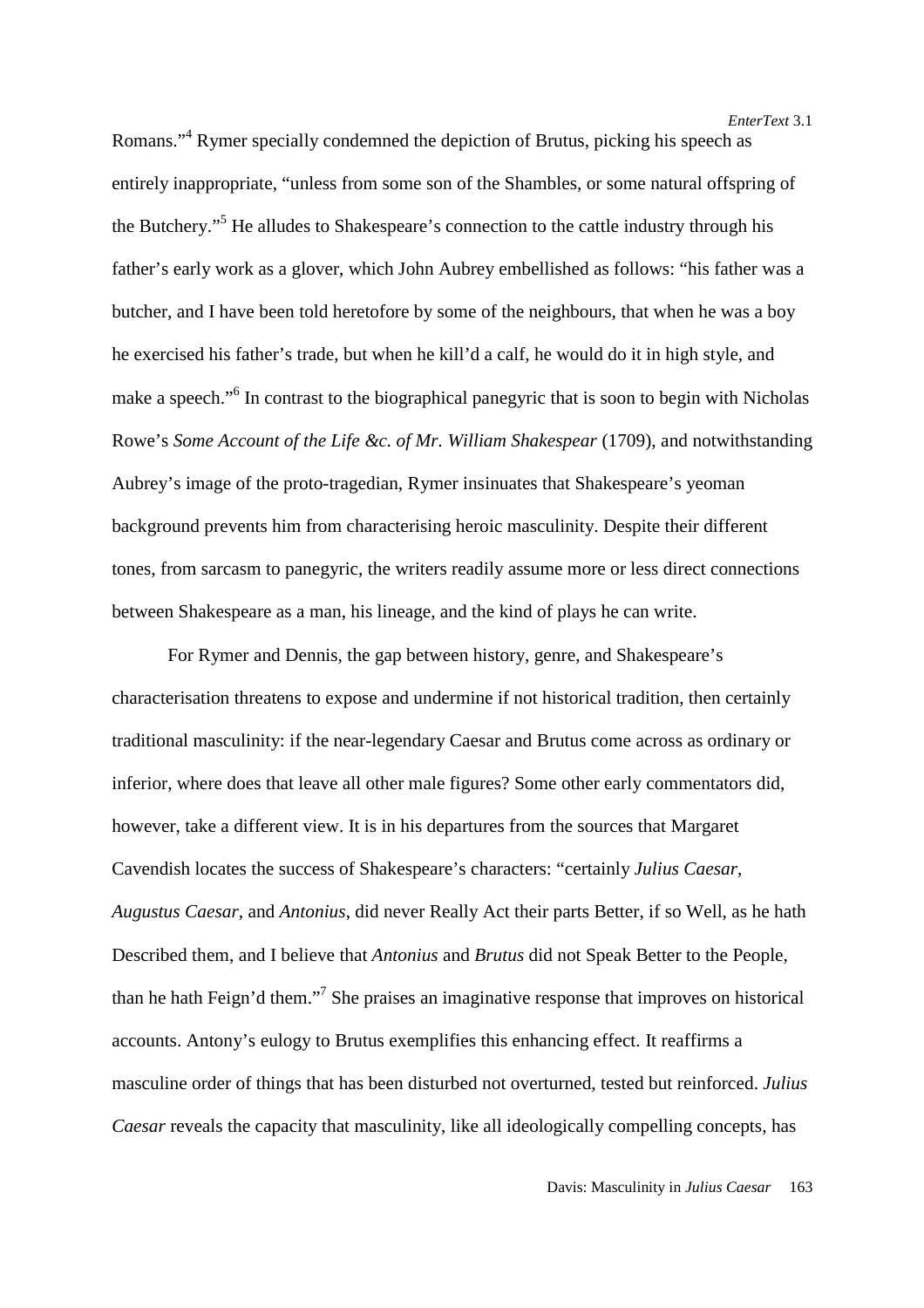to be reinvented and reasserted: "let's away / To part the glories of this happy day" (5.5.79- 80), the new man concludes. Though civil order seems on the verge of implosion and the public imagination is flooded with irreconcilable ideals, the play does not develop a radical or critical perspective on masculine mythology. Rather, the effects it dramatises run parallel to those traditionally played in western discourse by an idealised masculine body: "a corporeal 'universal' [that] has in fact functioned as a veiled representation and projection of a masculine which takes itself as the unquestioned norm, the ideal representative without any idea of the violence that this representational positioning does to its others."<sup>8</sup> Despite the emulous rivalries played out between characters, and the potential demystification of heroic male figures that offended Rymer and Dennis, an embodied masculine norm remains intact. In a sense, it needs to be threatened to be able to re-emerge and be celebrated. Ultimately *Julius Caesar* maintains, in Elizabeth Montagu's words, "Roman character and sentiments,"9 by staging the potent capacity of culturally dominant masculinity to recreate and perpetuate itself.

The weaknesses and contradictions of man's body often figure as a sobering trope for moral discourse in the period when Shakespeare was writing. In Caesar's disabilities and Brutus's self-doubts, at times *Julius Caesar* echoes the ambivalent tone of such writers as Thomas Wilson: "Let us see him what he is: Is his bodie any thing els, but a lumpe of earth, made together in such forme as we doe see? A fraile vessel, a weake carion subiect to miserie, cast downe with euery light disease, a man to day, to morowe none." Wilson grounds man's identity in a mortal, material body.<sup>10</sup> Perhaps because of these overt failings, man is preoccupied with his physical state: "Trueth it is," Wilson claims, "we are more fleshly then spirituall, soner feeling the ache of our body, then the greefe of our soule: more studious with care to be healthful in carkasse, then seeking with praier, to bee pure in spirite."<sup>11</sup> The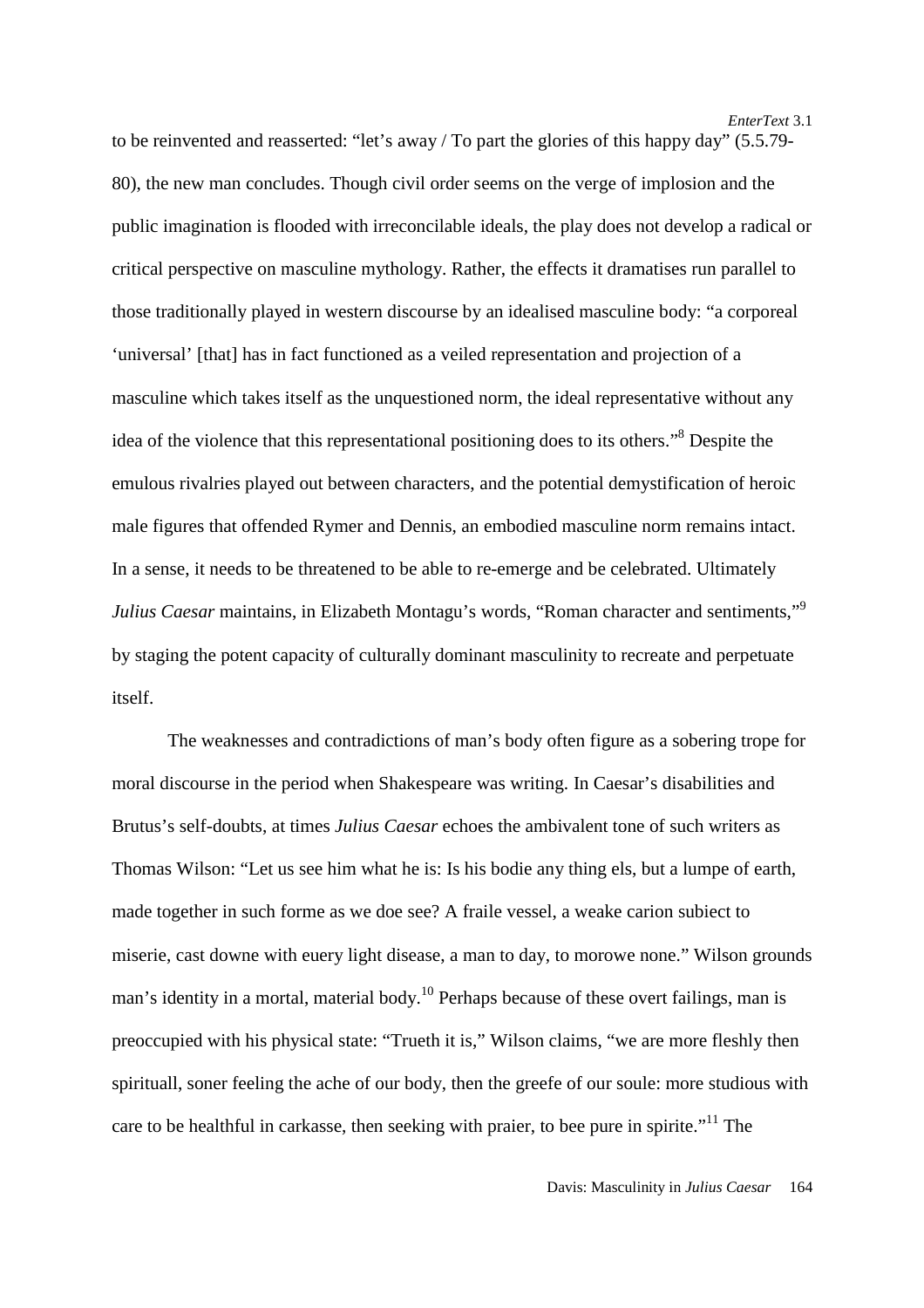emotions too appear most significant on account of their physical consequence, the "diuers effectes" on the body of the "passions of the minde:" "like as ioye comforteth the heart, nourisheth bloud, and quickeneth the whole bodie: So heauinesse and care hinder digestion, ingender euill humours, waste the principal partes, and with time consume the whole bodie."<sup>12</sup> Wilson's moralising shares the anatomical premise that recurs through the sixteenth and seventeenth centuries: examining man's body reveals his true nature. Yet it is not only corporeal detail that is uncovered on early modern dissecting tables. Various notions of man's identity are supported through anatomical discourse, be they in terms of the Christian ethic that Wilson offers, or of a solidly individualised and gendered selfhood, or of a more sceptical and equivocal sense of masculine ethos, as has been recently suggested.<sup>13</sup>

For Wilson, the body starkly denotes man's origin, emotions, and death. Its vivid meanings exemplify the body's potential to act as a paradigmatic personal and cultural sign; as Mary Douglas has influentially put it, "Just as it is true that everything symbolises the body, so it is true ... that the body symbolises everything else."<sup>14</sup> Hence those who can define and interpret its meaning and stage its appearance are likely to influence and control others. In *Julius Caesar* Shakespeare dramatises these issues through a series of confrontations between characters over the meanings of the male body as an idea and symbol, as a site where identity is asserted and imposed, and as a means of achieving social goals. Where Wilson uses man's body to underscore physical and spiritual dilemmas, Shakespeare uses it to explore the ethics and politics of masculine identity. Douglas notes generally that the body can "stand for any bounded system"—a nation, a class, a faction, a gender, even that of individuality itself. But she adds that the body is especially suitable to represent "threatened or precarious" boundaries.15 *Julius Caesar* is set at a time of huge transition in Roman politics and society, and it contributes to an analogously liminal phase in early modern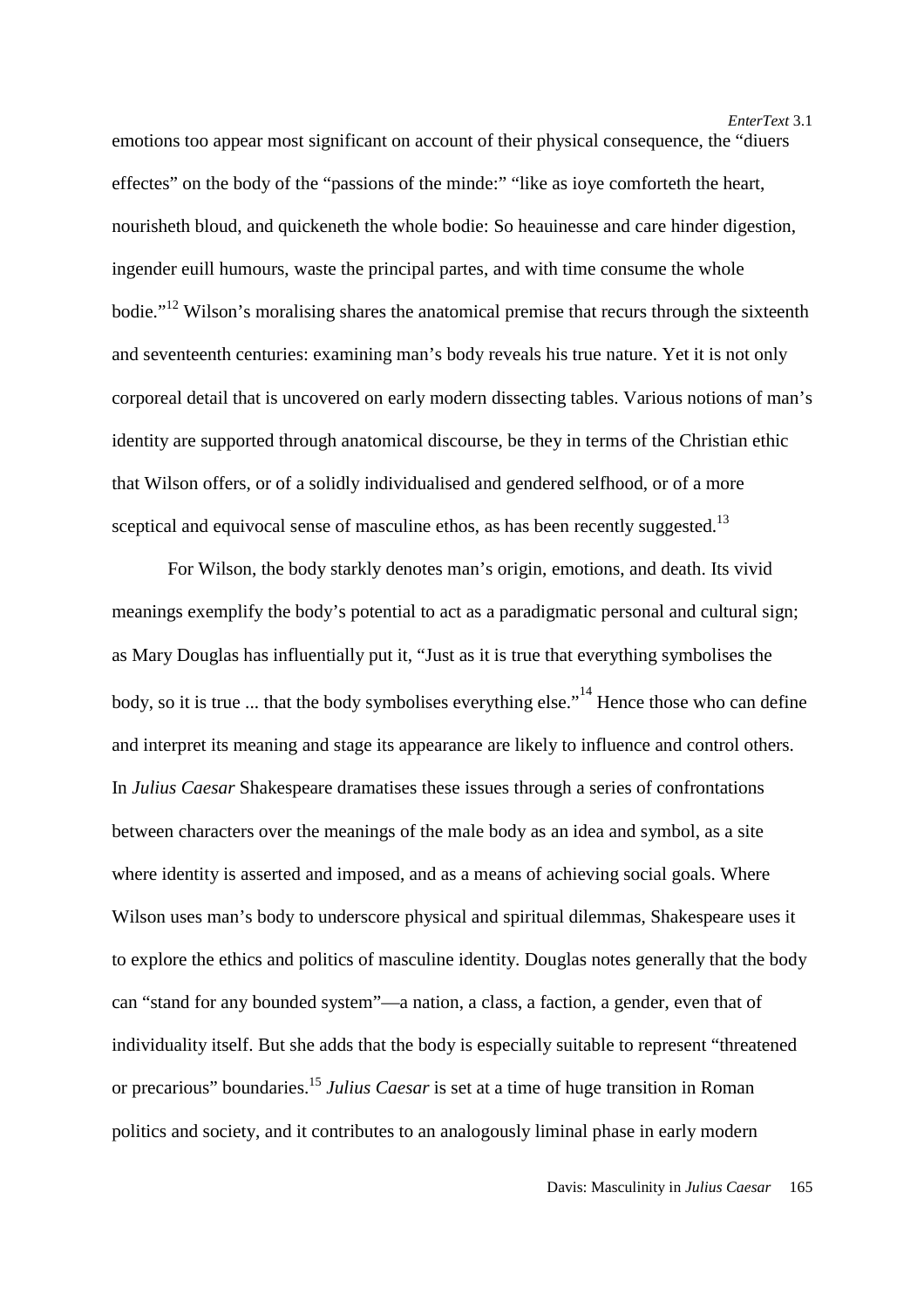England, as Elizabeth I's reign drew to a close.<sup>16</sup> In these terms, the play participates in an "unmasking of the politics of representation per se, in a detailed anatomy of the body politic," by staging critical episodes, past and present.<sup>17</sup> More specific to my concerns, as part of its wide-ranging political interest, the play represents an ideological struggle over the way the male body looks and is looked at, acts and is acted upon, and speaks and is spoken about.

Hence in addition to its relevance to early modern notions of power, representation, and discourse, *Julius Caesar* offers a view of some of the important conceptions of masculinity and male relations in Shakespeare's time and after. The play presents a society publicly dominated by and symbolically fixated on men. Commentators often note that both female characters, Portia and Calpurnia, are confined to a private domain, their concerns brushed aside (as in Calpurnia's case) unless they try to assume a conspicuous masculine persona, as does Portia through repeated self-wounding.18 Sidelining the female characters to this degree leaves what is basically a one-gender world where homosocial bonds are acted out through fervent comradeship and enmity in politics and war. Even among allies there exists a "routine intensity of competition central to the definition of Romans as men."19 Shakespeare depicts a somewhat similar world in *Coriolanus*, but both there and to a still greater extent in *Antony and Cleopatra* he develops the psychological, erotic, social, and political impacts that women can have, notwithstanding (perhaps more on account of) the limitations and pressures brought to bear upon them. With an unwavering focus on men, *Julius Caesar* contrasts to both of these plays, and to Shakespeare's other works with classical settings, including *Troilus and Cressida*, *The Rape of Lucrece*, and *Titus Andronicus*, where female figures are objects of, but also influential, perhaps uncontrolled, factors in relations between men. (Nonetheless, there remains little sense through most of these works that women are able to relate to themselves or each other outside patriarchal codes. Female characters such as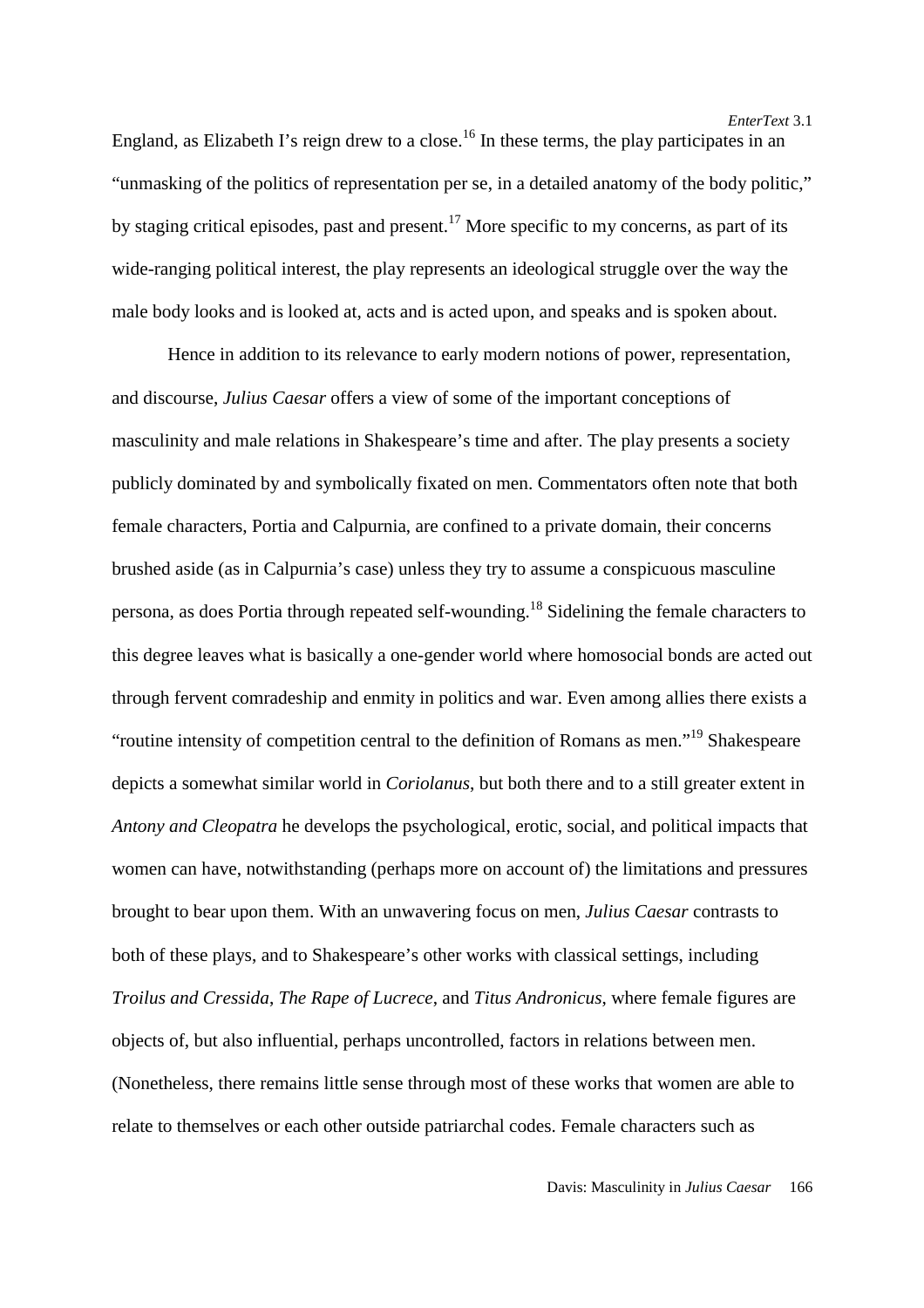Lavinia and Tamora, Lucrece, Cressida and Helen are forcibly isolated among males). Mario DiGangi has noted that it might be critically and historically unsound to consider Shakespeare's depictions of men's relationships as "culturally 'representative'" on any broad scale.20 Acknowledging his point, we can think of *Julius Caesar* as offering a sharp perspective on one particular code of aristocratic male conduct, shaped by Shakespeare's reading of both Plutarch and the society around him. While the play includes many different types of men and relationships, it does assume that, despite some crucial contradictions, the aristocratic code with its specific kinds of male figures and notions of masculinity is extremely influential in determining the course of wider social events and people's lives.

The action opens in the midst of a political conflict being waged through many kinds of male conduct, from out-and-out warfare to orchestrated public appearances. The tribunes, Flavius and Murellus, attack the plebeians for celebrating Caesar's recent victory over Roman rivals. They criticise "poor men of your sort" (1.1.56) for wearing their "best apparel" and celebrating one who "comes in triumph over Pompey's blood" (1.1.1-50). The workers are commanded to return home and "fall upon your knees." They "vanish tongue-tied," and the tribunes separate to "Disrobe the images" of Caesar and to curb his ambition (1.1.51-74). It is immediately apparent that men's bodies are being constantly observed and talked about. They are treated as visual and rhetorical signs whose meanings are judged and fought over. The way they dress signifies political allegiance and social rank; their bearing connotes submission or resistance. (As has been observed, disputed Elizabethan sumptuary codes and puritan-led debates over attitudes to self-discipline increase these stakes).<sup>21</sup> The drive to monitor and regulate men's costume and posture locates their bodies in a "politics of visibility,"22 all the more urgent because amid escalating political tension, the codes and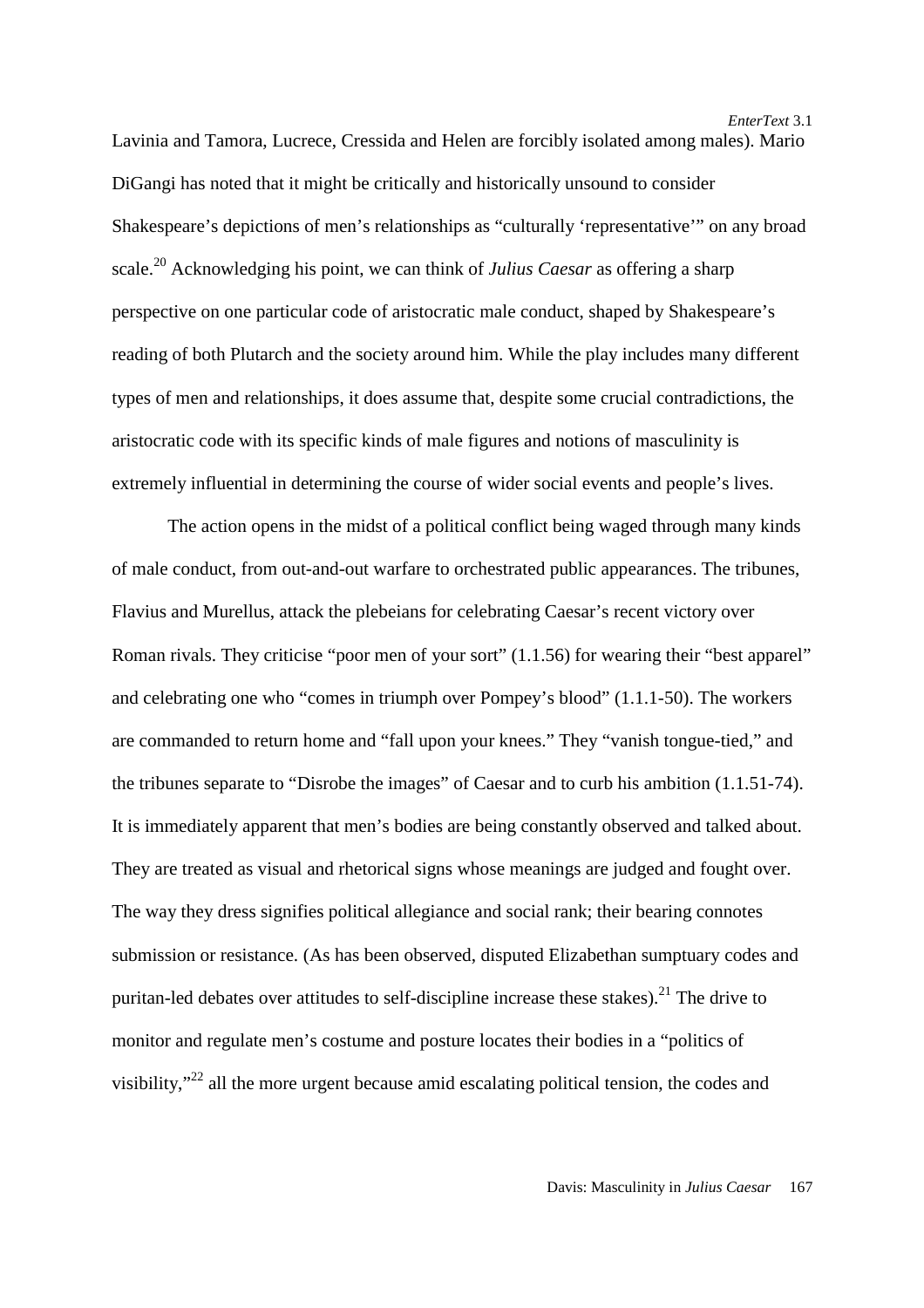meanings of body language have become equivocal and could intimate existing and perhaps potential support, conflict, or rivalry.

Various kinds of uncertainty immediately come into play. Caesar's retinue enters to participate in the celebration of Lupercalia, through which Calphurnia might "shake off [her] sterile curse" (1.2.11). The link between Caesar and sterility, despite being ascribed to his wife, unsettles the pomp of the "titular hero's" entrance.<sup>23</sup> It intimates other physical and personal failings soon to be revealed. Foreboding is reinforced by the soothsayer's warning of the Ides of March. Ever the theatre professional, Shakespeare plays upon the audience's knowledge of Caesar's end. The well-known outcome increases rather than reduces suspense—every gesture seems a possible index to when the killing will occur. Like many of the characters, who sense that something is going to happen in light of constant omens, military and political manoeuvring, the audience is encouraged to fasten on any portent. Cassius's ensuing dialogue with Brutus exemplifies the continually motivated and ambivalent gaze that all the characters practise, modelling audience scrutiny. Every man is looking at each other but tries to hide the fact or conceal his response. Cassius claims that Brutus has been looking at but not seeing him: "Brutus, I do observe you now of late: / I have not from your eyes that gentleness / And show of love as I was wont to have" (1.2.34-36). In reply, Brutus admits that his attention has been turned in rather than out: "If I have veil'd my look, / I turn the trouble of my countenance / Merely upon myself" (1.2.39-41). The reflexivity of sight is underlined. Though looking at and being perceived by the other, one regards the self. It sounds as though the gaze is rendered harmless to others, since it is always self-referential. But such reflexivity might allow greater scrutiny of the other: what I may discern in him is already within. This double vision is at work in Caesar's view of Cassius later in the scene. He is troubled by the other's appearance because he knows what it means when a man looks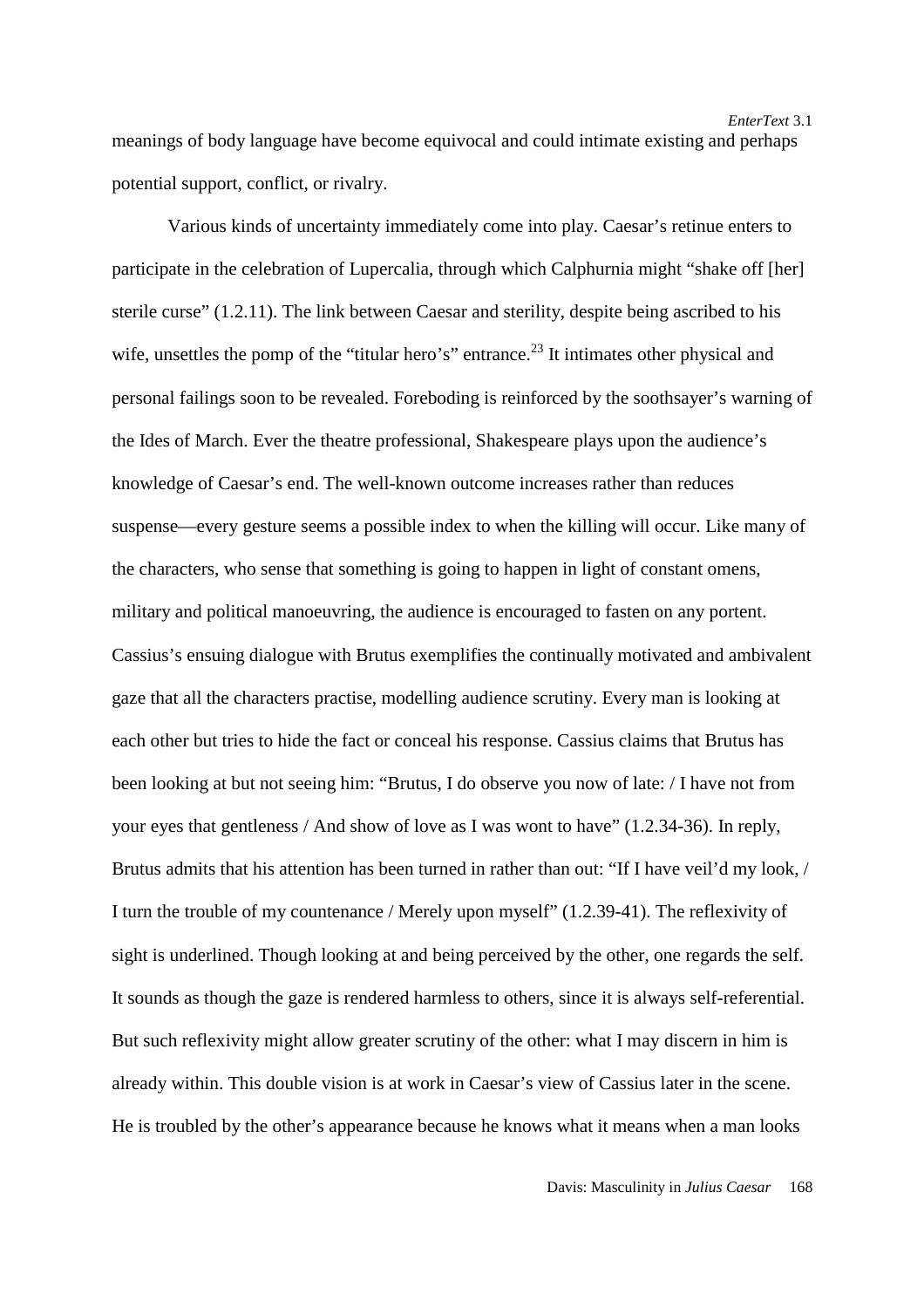that way: "Yon Cassius has a lean and hungry look.... Such men as he be never at heart's ease / Whiles they behold a greater than themselves, / And therefore are they very dangerous"  $(1.2.195, 209-10).^{24}$  Emulous rivalry and knowledge make the aristocrats' versions of one another, "fashioned through violent competition" and seeking the goals of power and identity through superior insight and at the expense of others.<sup>25</sup> Yet if each man is a version of the self, his demise is incipiently one's own. In viewing the other the self foresees, without necessarily recognizing, its own grim prospects.

Hence the reflexivity of the gaze is repressed as it is exercised. The aristocrats try to deny or foreclose the self-interest and -reference of male vision, and instead presuppose its objective truthfulness. In this way, focusing on others might work to confirm and insulate rather than threaten the observer's identity. After he surveys Cassius, Caesar disavows any personal concern and asserts an eternal presence: "I rather tell thee what is to be fear'd / Than what I fear; for always I am Caesar" (1.2.212-13). Cassius's critical account of Caesar would affirm his own probity through narrative: "honour is the subject of my story.... He had a fever when he was in Spain / ... I did mark / How he did shake. 'Tis true, this god did shake" (1.2.94, 1.2.121-23). Having had his self-perceptions mirrored and endorsed by Cassius (1.2.69-72), Brutus can concede that Caesar's probable ascent justifies his decision to strike for "no personal cause... But for the general... So Caesar may. / Then lest he may, prevent" (2.1.11-12, 27-28). Only Cicero willingly admits to men's personal investment in what they perceive: "men may construe things, after their fashion, / Clean from the purpose of the things themselves" (1.3.34-35). This admission of subjective understanding is later undercut by the blunt literalness with which Cicero's own death is imposed and confirmed: "Ay, Cicero is dead, / And by that order of proscription" (4.2.231-32). The performative violence of the Latinate "proscription" obliterates Cicero's relativism and rhetorical subtlety. The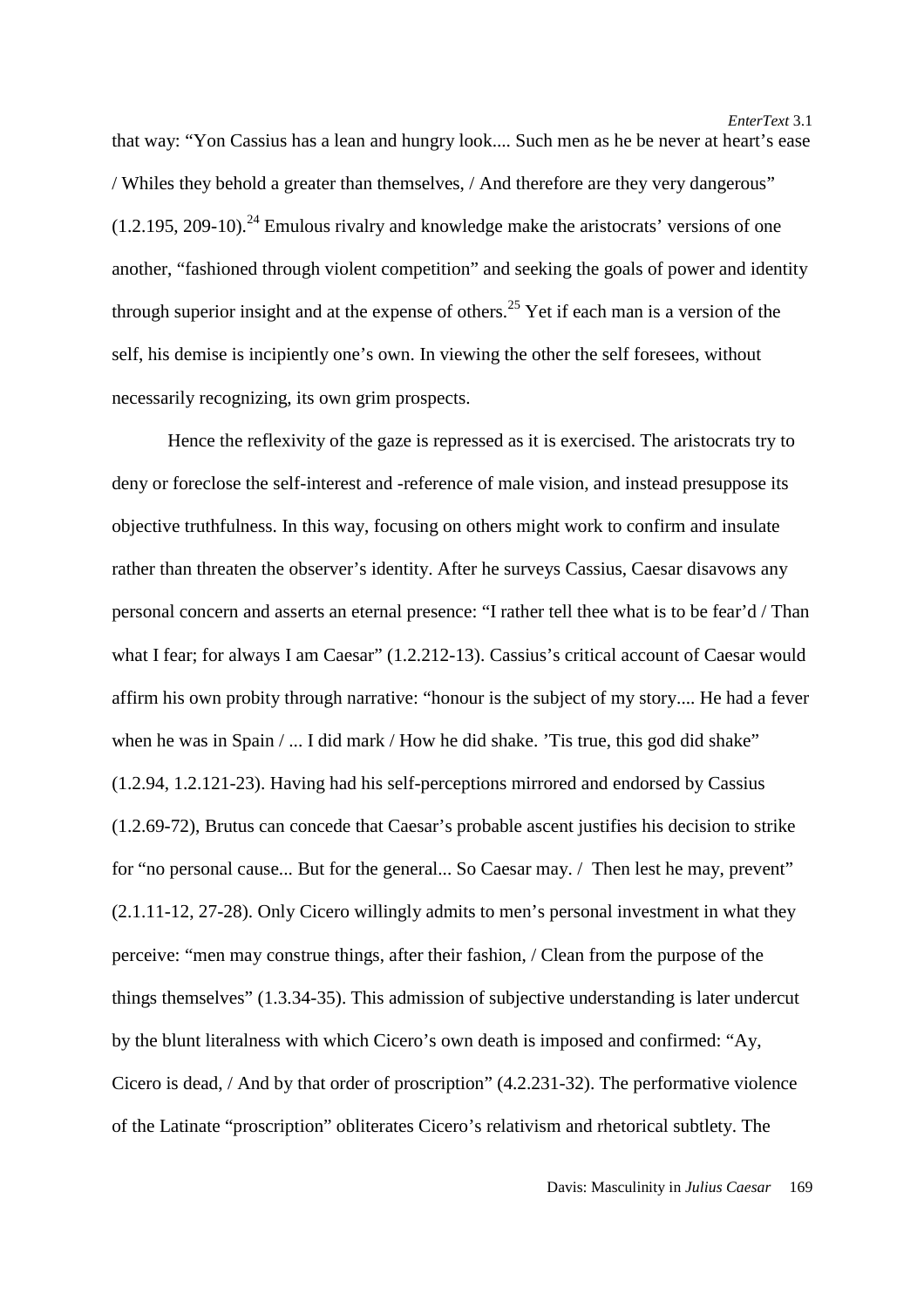death of the poet Cinna in Act Three scene three offers a similarly forbidding version of the capacity of language and reason to withstand sheer aggression. Like the proscription that condemns Cicero, the plebeians' words are marked by destructive performativity: "Pluck but his name out of his heart.… Tear him, tear him!" (3.2.32-34). They enact a kind of violent anatomy that annihilates language and identity.

Relentlessly scrutinising one another, the men compel themselves to follow a course of crafty self-presentation that will, in turn, be more and more closely dissected and defined. These practices are exemplified in Act Two, scene two when various characters try to display and interpret a series of bodily images. Each man reads others and is read by them; each tries to impose his version of self-realisation on others, while adjusting his identity in response to theirs. The affirmation which they all seek often blinds them to risks of their own misreading and to the motivated readings of others. Before he ventures to the Senate, Caesar calls for an augury over sacrificial entrails to confirm his course of action (2.2.5-6). The custom implies a belief in definite physical meaning and interpretation. The previous night Calpurnia had dreamt of danger, with Caesar's statue running "pure blood" from a hundred spouts (2.2.77- 78). In contrast to Calpurnia, Caesar and the conspirator Decius Brutus interpret her dream positively, as urging him to bravery and patronage, but each does so for entirely different reasons (2.2.83-91). In the next act, when things proceed from dreams to action, Caesar's body and blood are graphically objectified. Yet even their manifestly physical presence cannot restrict differently motivated meanings and conflicting interpretations. After the stabbing, Brutus insists that the killers "bathe" and "besmear" their arms and knives in the blood to proclaim peace, freedom, and liberty visually (3.1.106-11). When Antony grasps the bloody hands of the killers, declaring "Friends, I am with you all, and love you all" (3.1.222), Brutus accepts the gesture at face value, though as Cassius suspects and we soon hear, the

*EnterText* 3.1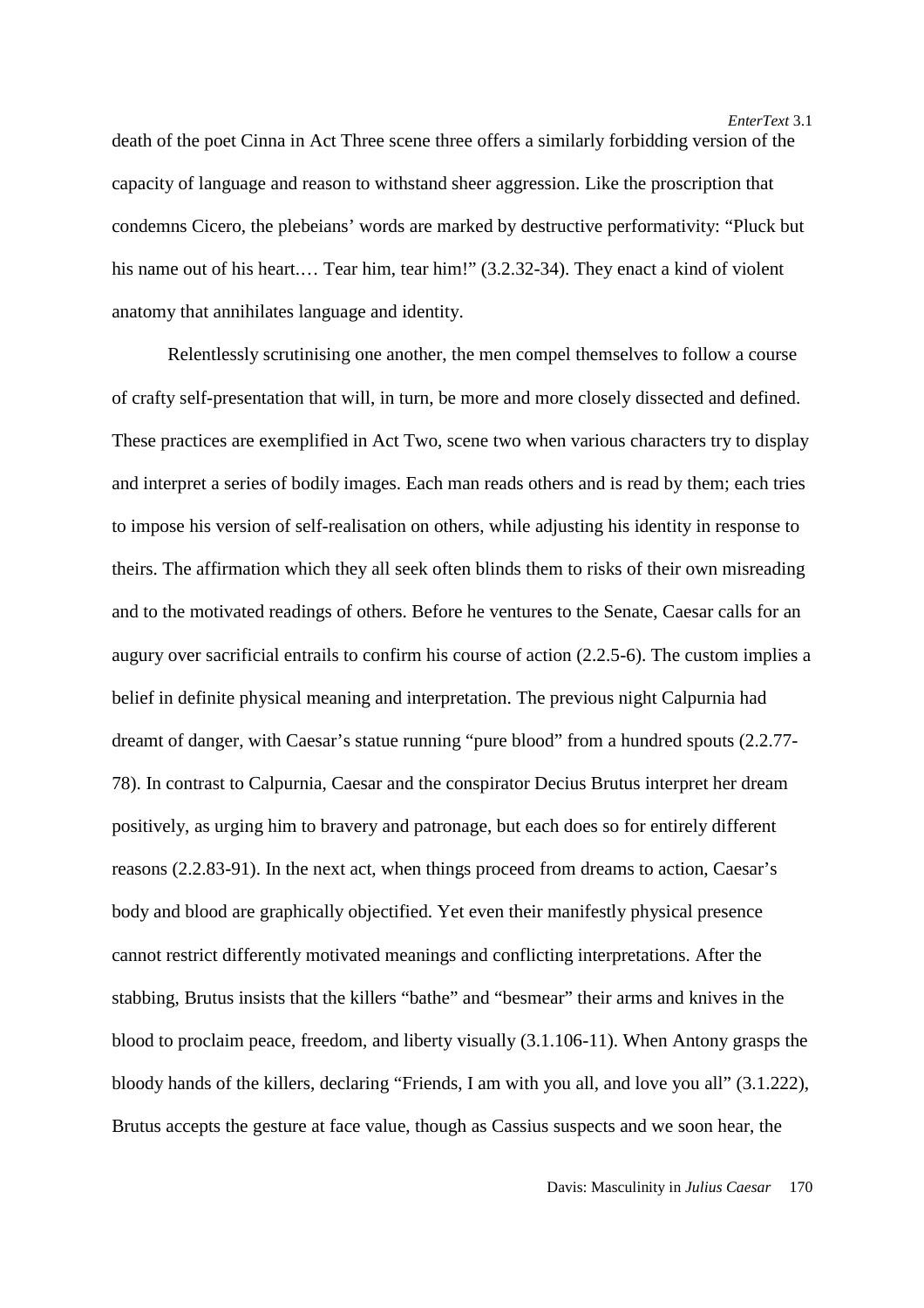*EnterText* 3.1 moment seals Antony's antagonism, "Woe to the hand that shed this costly blood!"  $(3.1.261).^{26}$ 

The ambiguous handshaking near the end of Act Three suggests that characters' reading and misreading of the male body focus sharply on its actions and gestures. The men play important physical roles in various political rituals. The male body is often the object of ceremonies and attention, but it also acts to score political and social points. The key example of the latter occurs, suspensefully offstage, when Caesar thrice rejects a crown presented to him by Antony before a vast public audience. Casca contemptuously reports the manipulated emotions of the crowd, which equally celebrates the offering and refusal of sovereignty (1.2.235-70). The episode underscores the importance of public performance in winning and maintaining political power and provides "a model of authoritarian populism" that both Brutus and Antony later vie to effect.<sup>27</sup> However, Caesar's actions also reveal the risks that can be involved in this kind of display. The power of performance is always potentially double-edged: "a formal occasion cannot ignore or terminate what it is that is designated the official focus of attention. It follows that every celebration of a person gives power to that person to misbehave unmanageably."28 In succumbing to "the falling sickness" (1.2.252), Caesar loses control of his body; it takes over and conveys mixed signals about his fitness to rule. Indeed, throughout the first half of the play, Caesar's body is an equivocal political factor, liability and asset. Its lameness and deafness undercut his imperial claims, while its colossal status riles as much as it over-shadows his peers, who are ready to conceive it as "monstrously grotesque and structurally disruptive."<sup>29</sup> He is trapped, to his benefit and loss, by the power his body signifies. Although conditions such as epilepsy, deafness, and sterility may bolster Caesar's position with some—charismatically revealing a person beneath the role, one whose apparent weaknesses do not undermine his status—they also expose him to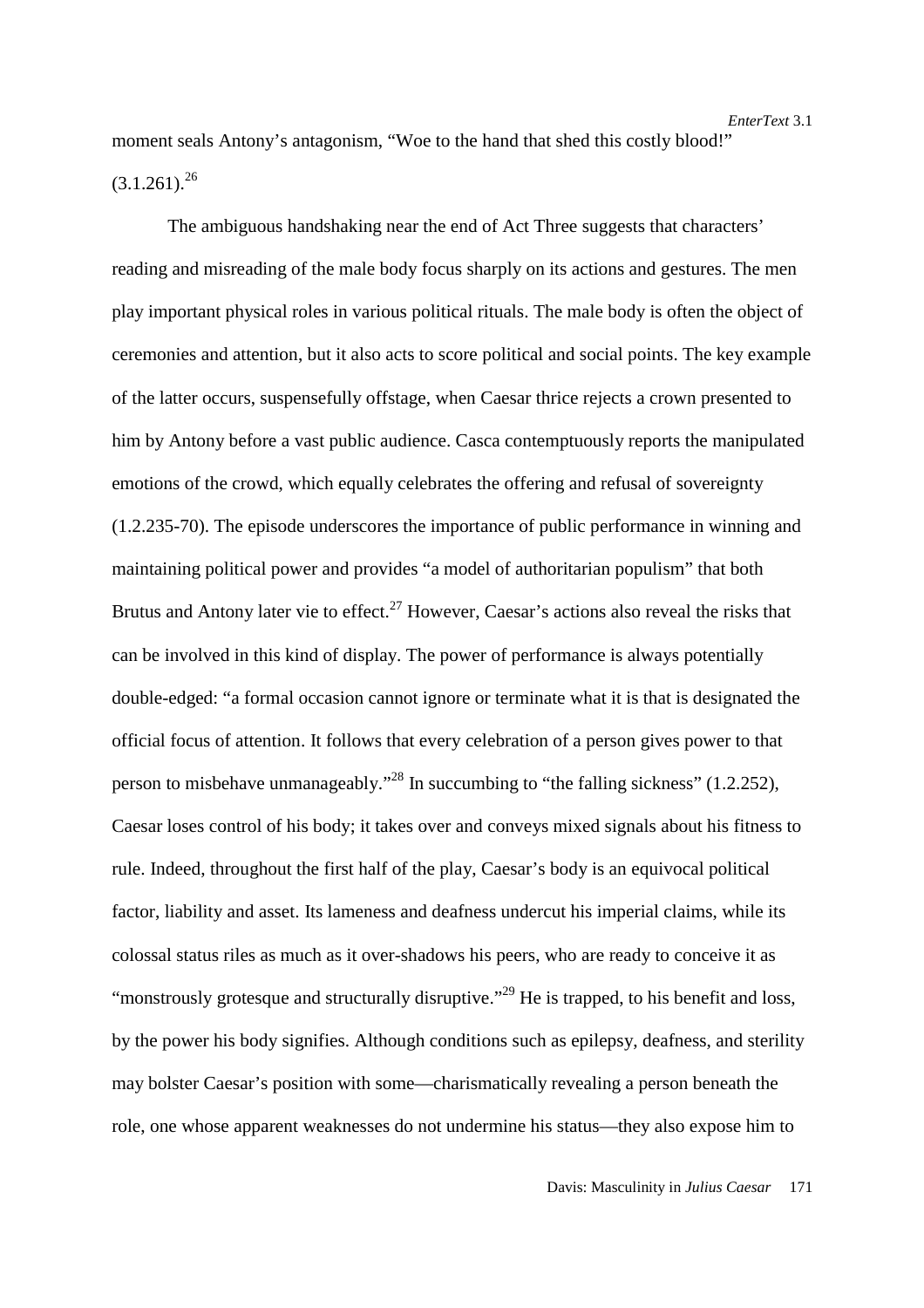attack for aspiring to a power beyond his capacity.<sup>30</sup> Cassius images this power as the imposition of physical submission: "And this man / Is now become a god, and Cassius is / A wretched creature, and must bend his body / If Caesar carelessly but nod on him" (1.2.116- 20). Ironically, the conspirators use such bowing and scraping to distract Caesar before the stabbing (3.1.34-76); Antony later charges them with doing just so (5.1.42-45). Caesar's fall is thus ironically preceded by physical expressions that seem to verify his dominance, just as his offstage *coup de théâtre* is simultaneously being framed by the beginnings of conspiracy.

Cassius's words angrily exaggerate the process of submission, but the image he uses registers sharp sensitivity to the two bodies' relative status, bearing, and control. The apparent absence of intention and minimal movement in Caesar's careless nod magnify his mastery. Such bodily power is a scarce commodity: not everyone can have it, and it seems to concentrate in one man at the expense of others. Physical power tends to be exclusive. In this same society, however, there is one type of bodily agency that cannot be taken away from any individual. It remains a fundamental prerogative: the potential to wound or kill oneself. In such a case the body acts and is acted upon; it is both agent and object. Cassius dwells obsessively on this trope of identity, which preserves selfhood by destroying or damaging it: "I had as lief not be, as live to be / In awe of such a thing as I myself" (1.2.97-98); "I know where I will wear this dagger then; I Cassius from bondage will deliver Cassius... That part of tyranny that I do bear / I can shake off at pleasure" (1.3.88-89, 1.3.98-99); "Cassius or Caesar never shall turn back, / For I will slay myself" (3.1.21-22). Brutus invokes suicide as the supreme sign of patriotism at the end of his oration to the people (3.2.42-43). Portia declares that her self-wounding testifies to a "constancy" beyond female measure (2.1.290-301), and embraces it as her own "honorifically gendered, purgative, voluntary wound."<sup>31</sup> The contrast between Portia's idea of suicide and Lucrece, who retains a sense of female agency despite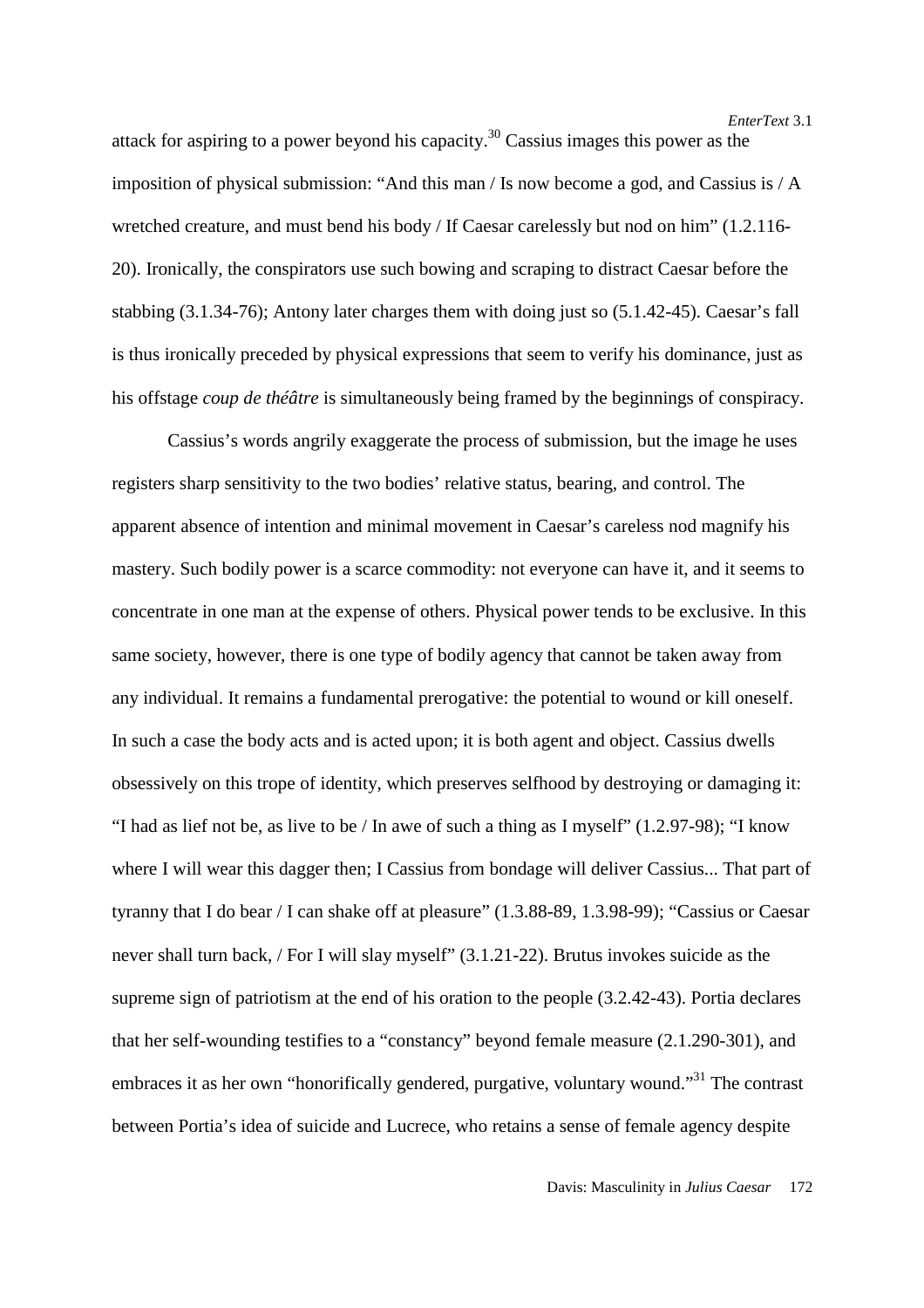*EnterText* 3.1 her rape—"I am the mistress of my fate," she avers<sup>32</sup>—is another mark of the thoroughly masculinised society that is staged in *Julius Caesar*.

The ways in which links between self-wounding and masculine identity can be read as destructive rather than constructive are reinforced in the play's closing scenes. The men want to believe that suicide defines a final control over selfhood, or at least deprives others of the renown of killing them: "For Brutus only overcame himself, / And no man else hath honour by his death" (5.5.56-57). Killing oneself and others earns honour which, like other social values, seems to be conceived quantitatively, or perhaps economically, as something that adds up or diminishes ("Ambition's debt is paid," Brutus remarks after Caesar's death [3.1.82]). Yet the circumstances of death in the last scenes challenge the image of quantifiable control and honour. While Titinius actually does kill himself, Cassius and Brutus have to persuade others to assist them. The extra involvement diminishes the gesture of absolute agency: Cassius orders a servant to help and thereby win his freedom; Brutus must ask four soldiers before finding one who will hold the sword. These situations suggest that not everyone holds the same view of suicide; Clitus replies earnestly to Brutus's request but his words border on grotesque humour, "I'll rather kill myself" (5.5.7). Cassius dies having confused Titinius's reception by friends as capture: "O coward that I am, to live so long, / To see my best friend ta'en before my face!" (5.3.34-35). His mistake later moves Titinius to kill himself anyway, with Cassius's own sword. Brutus dies having earlier suggested that he considers suicide "cowardly and vile, / For fear of what might fall so to prevent / The time of life" (5.1.103-5). Finally, Cassius and Brutus both expire with Caesar's name on their lips, forced to acknowledge his victory over themselves, as they die by the same blades used to kill him.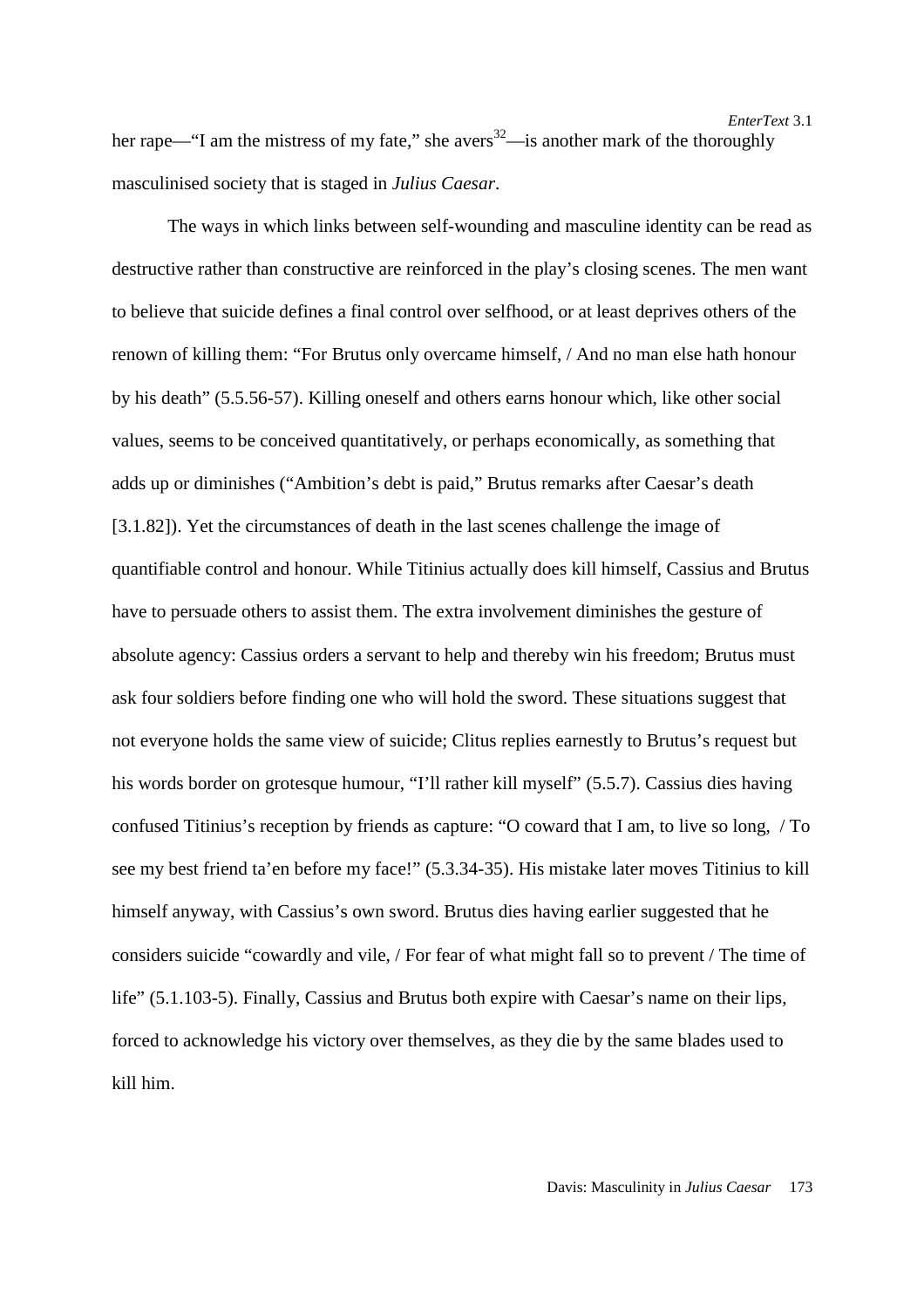The pattern of suicides verges on the mock-heroic, suggesting contradictions in the aristocratic code of valour and honour (a possibility Shakespeare again raises in Antony's unsuccessful suicide attempt in *Antony and Cleopatra*—a final act of self-mastery which ends up leaving him all the more dependent on others: "I have done my work ill, friends. O, make an end / Of what I have begun!" [4.15.105-6]). Total physical control over the body seems to be the same as loss of control. The paradox of the suicides is that they render the male body its own self-defeating site. The attempt to reify identity seems to undermine the ethical system that promotes selfhood in these terms. For integrity, at once a moral and bodily principle, is of the highest value for the males, as exemplified in the dispute between Brutus and Cassius over money and honour. Each is willing to sacrifice his heart to verify his character: Brutus would "rather coin my heart, / And drop my blood for drachmas" than "wring" money from peasants (4.2.127-29); Cassius offers Brutus his dagger, "I, that denied thee gold, will give my heart" (4.2.158). Ironically, the acts they would undertake to prove their integrity would rupture masculine wholeness, reproducing the wounds fatal to Caesar's majesty on themselves.

The belligerence of Brutus and Cassius's words is soon balanced by their reconciliation. The scene concentrates the play's threats to masculine identity and relationships, both of which are for the moment restored. Eighteenth-century critics often distinguished the duo's reunion as having a special poignancy. Richard Steele praised the scene in *The Tatler*: it was "an Incident which moves the Soul in all its Sentiments." Characters and audience share the experience, as "something of a plain and simple Nature… breaks in upon our Souls by that Sympathy."33 Writing in 1743, William Smith, classical scholar and translator of Longinus, saw the encounter as exemplifying Shakespearean sublimity: "The Heart is melted in an instant, and Tears will start at once in any Audience

*EnterText* 3.1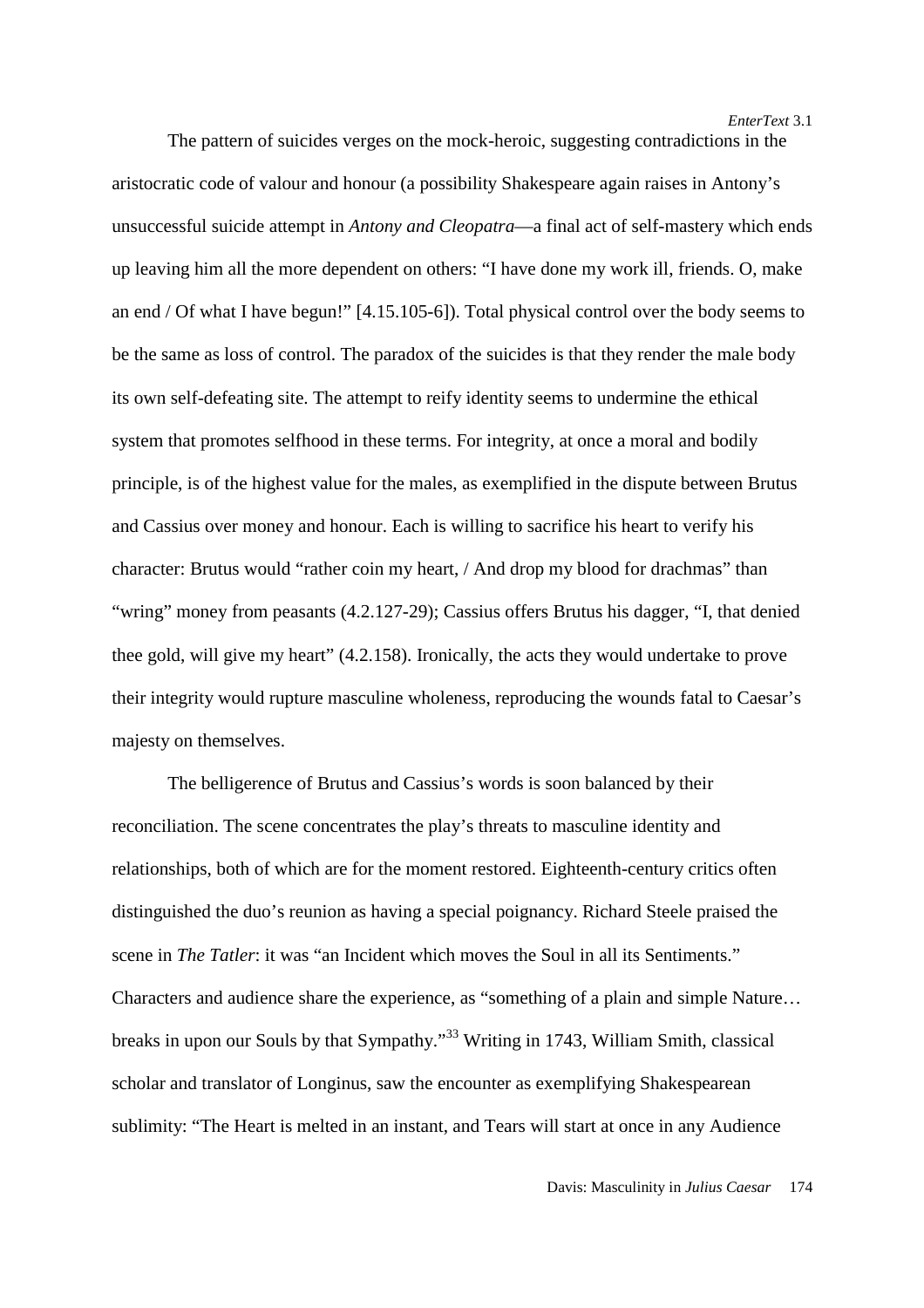that has Generosity to be moved or is capable of Sorrow and Pity."34 Lewis Theobald found much "Beauty" in the scene. He contrasts John Fletcher's inability to equal it in the exchanges between Melantius and Amintor in *The Maid's Tragedy*: "Honour and Friendship, the Violation of each and the Desire of recementing them are the Topicks of this Action. The Passions are strong and vehement, but conducted more according to the luxuriant Fancy of the Poet than any Standard in Nature."35 For these commentators, the scene reflects Shakespeare's insight into brave, passionate manhood and his ability to induce a similar ethos in spectators and readers. It registers an enduring bond between Roman, Shakespearean, and eighteenth-century masculinity. Steele also singled out Act Two, scene one—the meeting in Brutus's orchard—as presenting "that great Soul debating upon the Subject of Life and Death with his intimate Friends."<sup>36</sup> The later scene expands the circle of male intimates to include the audience. Where Fletcher's version is idiosyncratic and excessive, Shakespeare's captures the capacity of manliness to be fortified by a preceding breach.

Just as man's individual integrity is ambivalently symbolised by threats and acts of bodily violence, so is the broader system of aristocratic unity and equality. In this code, physical violence works to destroy the bonds it celebrates; yet as in the individual case, destruction is central to the ultimate celebration. Emulous rivalry "makes for class disintegration as well as class cohesion."<sup>37</sup> The dead body is a synecdochic ideal, the central trope in a rhetoric of masculinity envoiced solemnly by all characters (there is no Thersites as in *Troilus and Cressida* to parody the trope). The sequence of eulogies through the play most clearly reveals the way this rhetoric works. While the appearance and actions of the body are significant, the manner in which corpses are spoken about, and in a sense speak, most vividly depicts the body's social value and function. The play is structured around a series of eulogies, beginning with Murellus's words on Pompey and ending with Antony and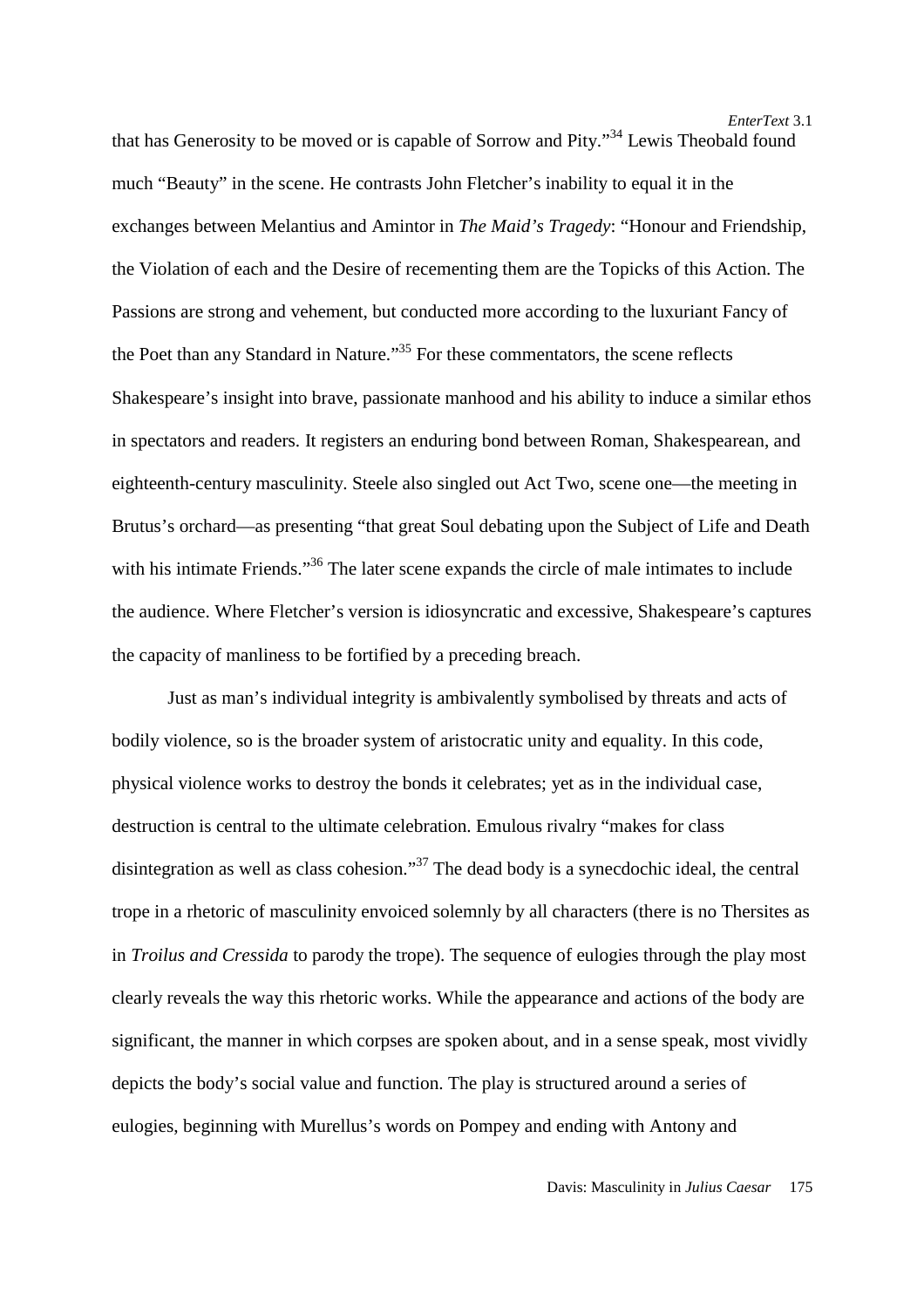Octavius's comments on Brutus. In between come the well-known orations on Caesar by Brutus and Antony, as well as Brutus's and Cassius's remarks on Portia, and Brutus's on Cassius and Titinius. Each of these speeches not only commemorates the dead but also strives to establish the body's "true" meaning in order to shore up and control the intertwined system of violence and honour. The eulogists do not disagree on the worth of the system but on which faction has the right to speak for it and claim it as their own.

The key motif in Murellus's speech is Pompey's decline from the star of triumphal processions to mere matter over which a new victor rides: "do you now strew flowers in his way, / That comes in triumph over Pompey's blood" (1.1.49-50). The refusal to name Caesar, along with using the depersonalised pronoun "That," attempts to deny his position and restore Pompey's. But where bodily integrity, "the intact ideal maleness of the classical body,"<sup>38</sup> is considered all-important, the loss of bodily control, in battle or as a victim, reduces men's social stature in life and death; Pompey's status cannot be retrieved. The people do, however, comply with the tribune's words which, for the time being, grant him considerable power. This effect recurs through the play. A charismatic quality adheres to the eulogist, as if he alone were able to control the equivocal meanings connoted by the corpse. A similar kind of aura radiates from Brutus in his responses to news of Portia's death, strengthening his leadership over Cassius, Titinius, and Messala, "Even so great men great losses should endure," they concur (4.2.245). Unlike the unsettling reflexivity that can arise from looking at the deceased or weakened other, and which might disturb one's self-image or presage one's demise, speaking of the dead can reinforce one's status and authority.

Such is the case for Brutus with his speech to the people after Caesar's death. It is the first move in "a battle for the interpretation of Caesar's murder," waged between the two parties.<sup>39</sup> Despite being daubed with Caesar's blood, Brutus tries to suppress the materiality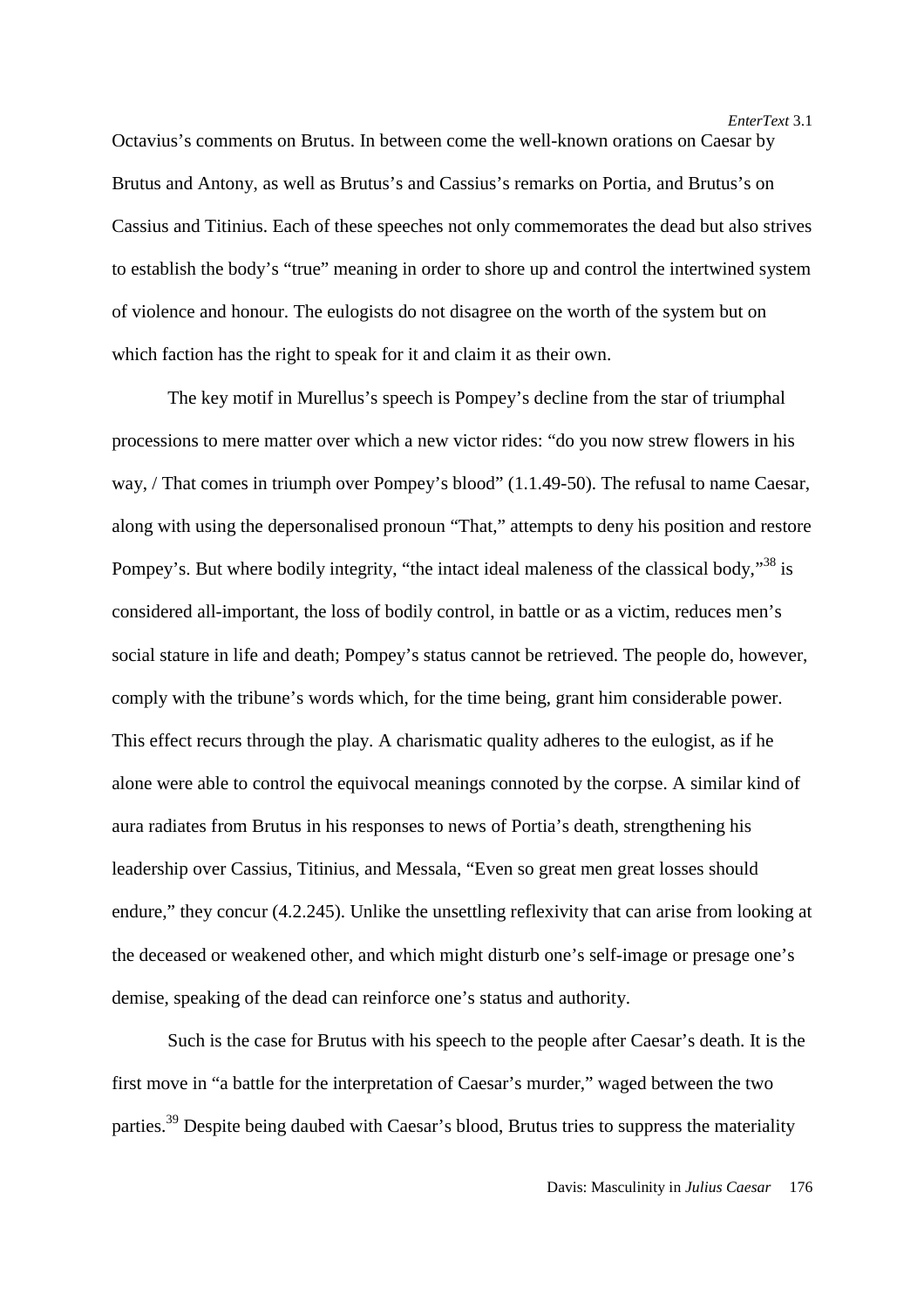of death. His speech uses logical analogies, Socratic-like questioning, and flattering appeals to the hearers' wisdom and speaker's honour to position the audience to agree. In contrast, Antony speaks through Caesar's body. An impression of physical and verbal fusion with the corpse charges his words and overpowers the audience. His mouth and the stab wounds supplement each other to speak: "thy wounds ... like dumb mouths do ope their ruby lips, / To beg the voice and utterance of my tongue" (3.1.262-64); "I... / Show you sweet Caesar's wounds, poor poor dumb mouths, / And bid them speak for me" (3.2.215-17). At the same time, Antony manoeuvres the corpse like a stage prop, carrying it out but then withholding it from the crowd, gradually moving it closer to them, finally revealing it beneath the torn and stained mantle. As his own emotions fluctuate, Antony professes union with the dead body, "Bear with me. / My heart is in the coffin there with Caesar" (3.2.102-3). He adapts the orthodox rhetoric of blood and body, by overturning its emphasis on integrity and control. Through playing upon the corpse's visceral presence, he induces the people to stage a carnivalesque uprising. For a liminal period, social hierarchy is undone. The people seize Caesar's body, drive the aristocrats from the city, and subvert linguistic order. The rhetoric of the body politic is fragmented.

The end of the play sees the restoration of social and political order, with a newly dominant faction under Octavius's leadership. The final eulogies reinstate an orthodox rhetoric of the male body, suppressing its materiality to reassert the body politic's symbolic integrity. Before his death, Brutus sets the recuperative process in train with his words on Cassius and Titinius: "Are yet two Romans living such as these? / The last of all the Romans, fare thee well!" (5.3.97-98). The ethos of "Romanness" is salvaged even though he mourns its loss. The victors then celebrate that ethos and imply its persistence. Antony commemorates the fallen Brutus as proof of Roman masculinity. Octavius reinstitutes a

Davis: Masculinity in *Julius Caesar* 177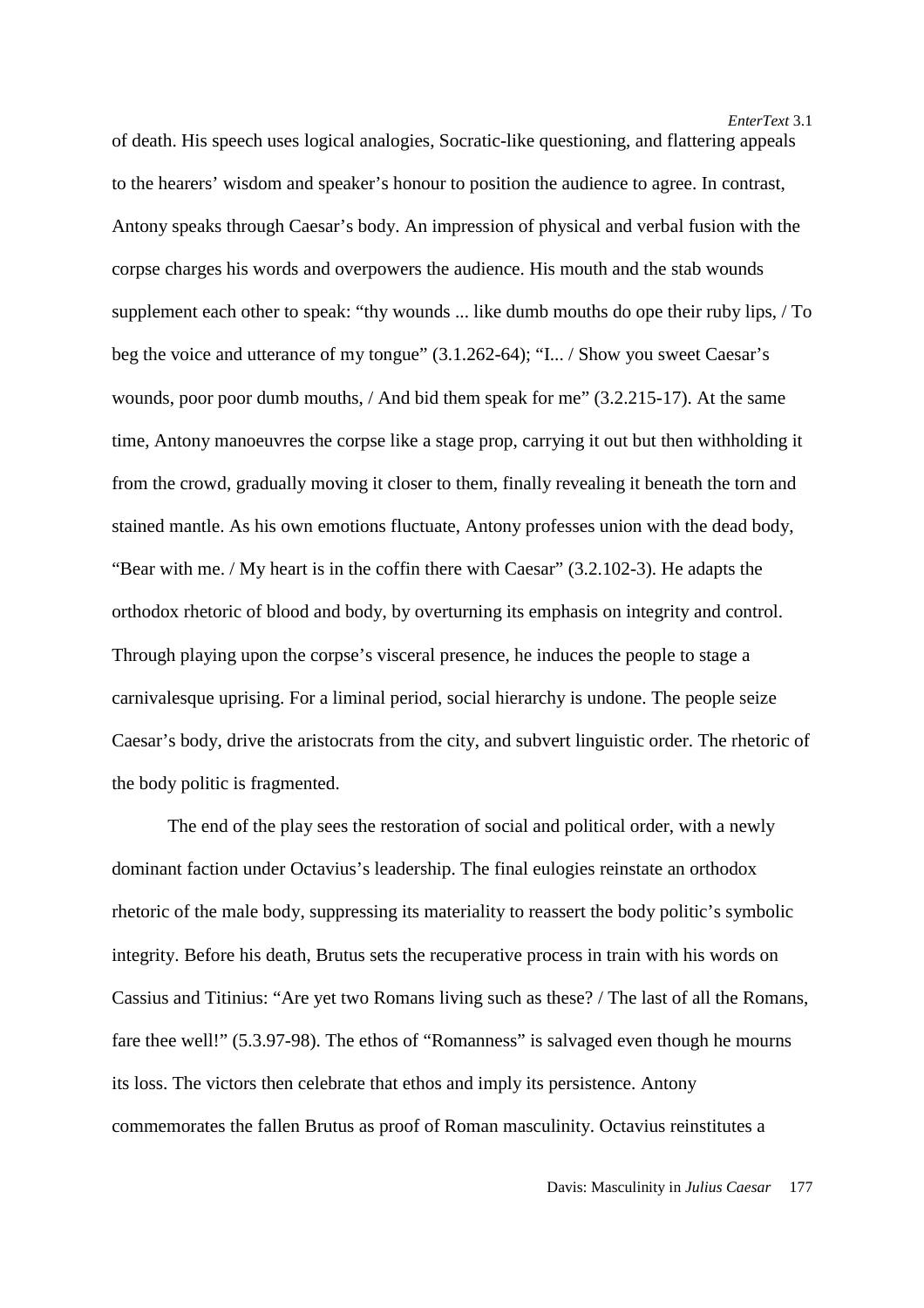controlled decorum around the body, removing Brutus's corpse from sight. In contrast to the highly public function of Caesar's body—"Produce[d]...to the market place" (3.1.230), as a kind of rhetorical and political prop that continues Caesar's own politically expedient theatricality—Brutus's body is used to uphold a restricted code of aristocratic masculinity, an icon around which those values are solemnly consolidated: "According to his virtue let us use him, / With all respect and rites of burial. / Within my tent his bones tonight shall lie, / Most like a soldier, ordered honourably" (5.5.75-78). By stressing its symbolic value, the new leader erases the masculine body's physical limits. The decline that Thomas Wilson saw as intrinsic to that physical materiality is for the moment also suspended, and a future for the masculine body politic is invoked. It is at most an equivocal future, as the fate of Lepidus and Antony will show.

Cynthia Marshall has suggested that in the move from Plutarch's tales to Shakespeare's plays, "relationships to the past are theorized on textual and characterological levels."40 In many respects, *Julius Caesar* exemplifies this sort of complex response to classical narrative. It dramatizes the problematic effects of a world controlled by aristocratic men. They experience the failures and triumphs of their own dominance, both subject to and the subjects of the power they embody. Their submission to the system they command is the paradox that allows a culture of male authority to continue even though powerful individuals fall. Shakespeare's drama unravels the costs of the system for masculine selfhood but stops short of staging in much detail its consequences for those outside the focal group, including women and men from different classes. Critical perspective is circumscribed by theatrical, historical, and contemporary attraction to the powerful, aristocratic male. Though questioning aspects of this figure's charismatic sway, *Julius Caesar* reproduces what is perhaps the chief means through which it gains and maintains power—a naturalised, bodily rhetoric of superior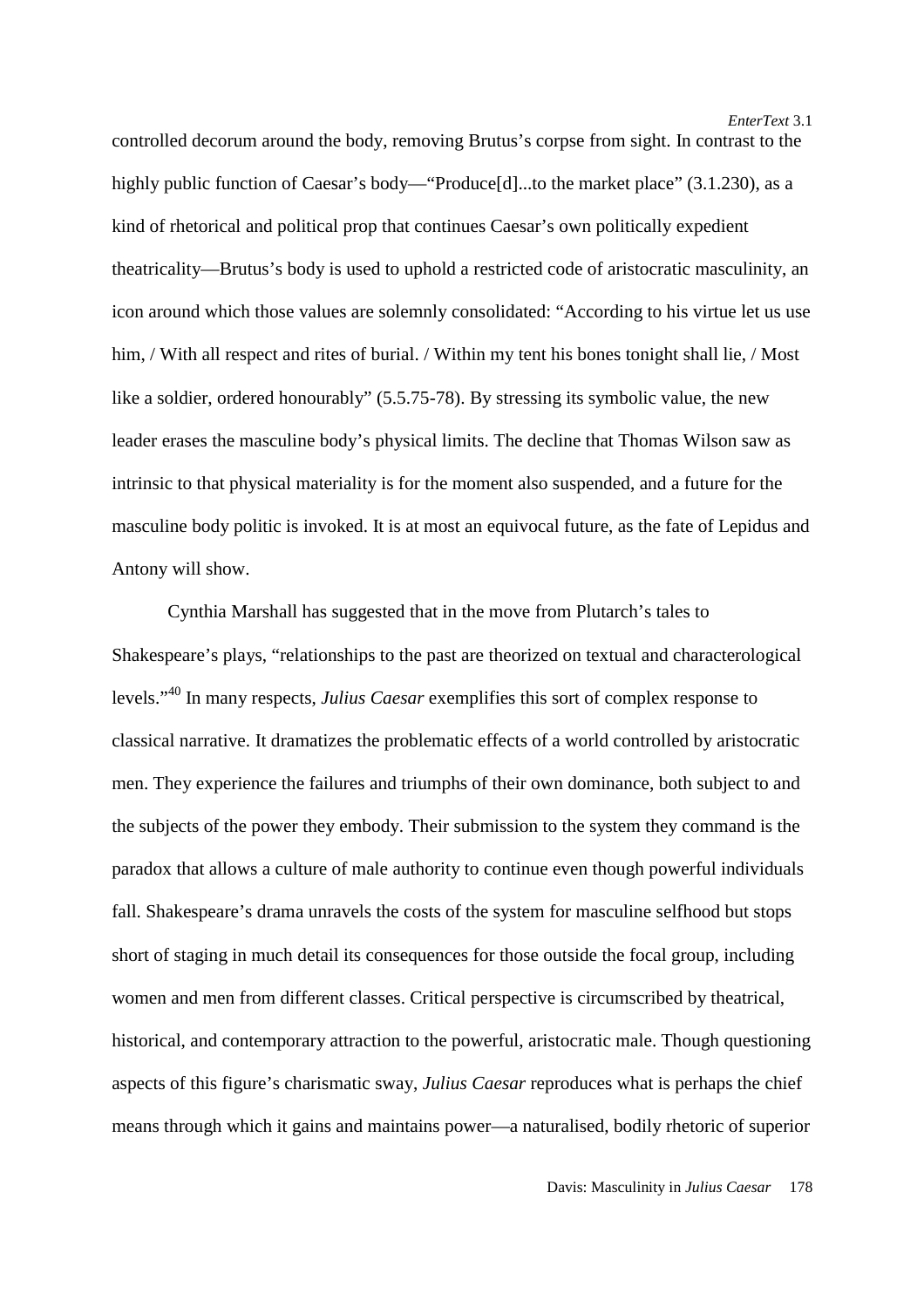masculinity whose universal acceptance is assumed. That assumption is complicated and tested by Shakespeare in other plays; yet its early modern cultural and theatrical preeminence provides a major pretext for critical responses to Shakespeare through the seventeenth century and beyond.

### **Notes**

1. All references to Shakespeare's work are to the *Norton Shakespeare*, eds., Stephen Greenblatt, Jean E. Howard, Walter Cohen, and Katharine Eisaman Maus (New York: Norton, 1997). References are included in the text.

2. Robin Headlam Wells, *Shakespeare on Masculinity* (Cambridge: Cambridge University Press, 2000), 2; cf. Coppélia Kahn's discussion of *virtus* in *Roman Shakespeare: Warriors, Wounds, and Women* (London: Routledge, 1997), 11-15.

3. John Dennis, *On the Genius and Writings of Shakespear* (1712), in D. Nichol Smith, ed., *Eighteenth Century Essays on Shakespeare* (2nd ed., Oxford: Clarendon Press, 1963), 32.

4. Thomas Rymer, *A Short View of Tragedy* (1693), in Brian Vickers, ed., *Shakespeare: The Critical Heritage*, 6 vols. (London: Routledge & Kegan Paul, 1974-81), 2.55.

5. Ibid., 2.56.

6. John Aubrey, *Brief Lives*, ed. Richard Barber (Woodbridge: Boydell, 1982), 286. Katherine Duncan-Jones' explanation of the technical differences between glovers and butchers confirms Rymer's rancorous tone; see *Ungentle Shakespeare: Scenes from His Life* (London: Arden, 2001), 15.

7. Letter CXXII, in *CCXI Sociable Letters* (1664), in Ann Thompson and Sasha Roberts, eds., *Women Reading Shakespeare 1660-1900: An Anthology of Criticism* (Manchester: Manchester University Press, 1997), 13.

8. Elizabeth Grosz, *Volatile Bodies: Toward a Corporeal Feminism* (Sydney: Allen and Unwin, 1994), 188.

9. Elizabeth Montagu, *An Essay on the Writings and Genius of Shakespear* (1769), in *Women Reading Shakespeare*, 26.

10. Thomas Wilson, *The Arte of Rhetorique* (1560), ed. G. H. Mair (Oxford: Clarendon, 1909), 83.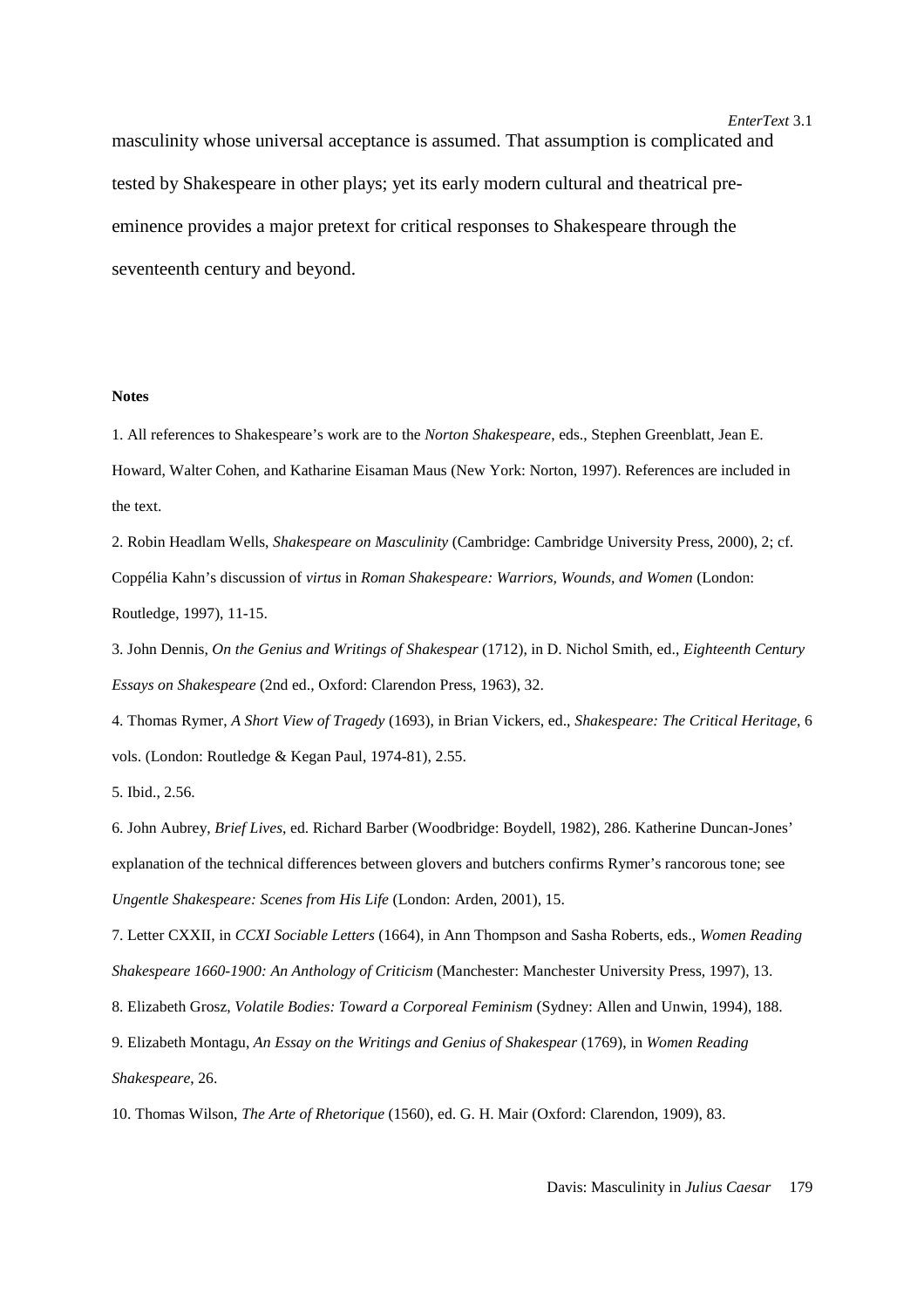11. Ibid., 71.

12. Ibid., 67.

13. On anatomy and individualised selfhood, see Francis Barker, *The Tremulous Private Body: Essays in Subjection* (London: Methuen, 1984), and David Hillman, "Visceral Knowledge: Shakespeare, Skepticism, and the Interior of the Early Modern Body," in David Hillman and Carla Mazzio, eds., *The Body in Parts: Fantasies of Corporeality in Early Modern Europe* (New York: Routledge, 1997), 81-105; on the link between anatomy and self-knowledge, see Jonathan Sawday, "The Fate of Marsyas: Dissecting the Renaissance Body," in Lucy Gent and Nigel Llewellyn, eds., *Renaissance Bodies: The Human Figure in English Culture c. 1540-1660* (London: Reaktion, 1990), 111-35, and Gail Kern Paster, "Nervous Tension: Networks of Blood and Spirit in the Early Modern Body," in Hillman and Mazzio, 107-25; and on the connection between anatomy and gender, see Valerie Traub, "Gendering mortality in early modern anatomies," in Valerie Traub, M. Lindsay Kaplan, and Dympna Callaghan, eds., *Feminist Readings of Early Modern Culture* (Cambridge: Cambridge University Press, 1996), 44-92, and Katharine Park, "The Rediscovery of the Clitoris: French Medicine and the Tribade, 1570- 1620," in Hillman and Mazzio, 171-93.

14. Mary Douglas, *Purity and Danger: An Analysis of Concepts of Pollution and Taboo* (London: Routledge and Kegan Paul, 1966), 122.

15. Ibid., 115.

16. For discussions of various kinds of "boundary" threats in the play see: René Girard, "Collective Violence and Sacrifice in Shakespeare's *Julius Caesar*," *Salmagundi* 88/89 (1990-91), 399-419, on the body politic; Wayne A. Rebhorn, "The Crisis of the Aristocracy in *Julius Caesar*," *Renaissance Quarterly* 43 (1990), 75-111, on the aristocracy; Gail Kern Paster, " 'In the spirit of men there is no blood:' Blood as Trope of Gender in *Julius Caesar*," *Shakespeare Quarterly* 40 (1989), 284-98, on gender; Sharon O'Dair, "Social Role and the Making of Identity in *Julius Caesar*," *Studies in English Literature 1500-1900* 33 (1993), 289-307, and Gary B. Miles, "How Roman Are Shakespeare's Romans?" *Shakespeare Quarterly* 40 (1989), 257-83, on identity. In "Conjuring Caesar: Ceremony, History, and Authority in 1599," *English Literary Renaissance* 19 (1989), 291- 304, Mark Rose sums up the historical and cultural relevance of such issues at the end of Elizabeth I's reign. 17. John Drakakis, " 'Fashion it thus:' *Julius Caesar* and the Politics of Theatrical Representation," *Shakespeare Survey* 44 (1991), 72. The notion of a material and rhetorical "body politic" is adapted from Michel Foucault's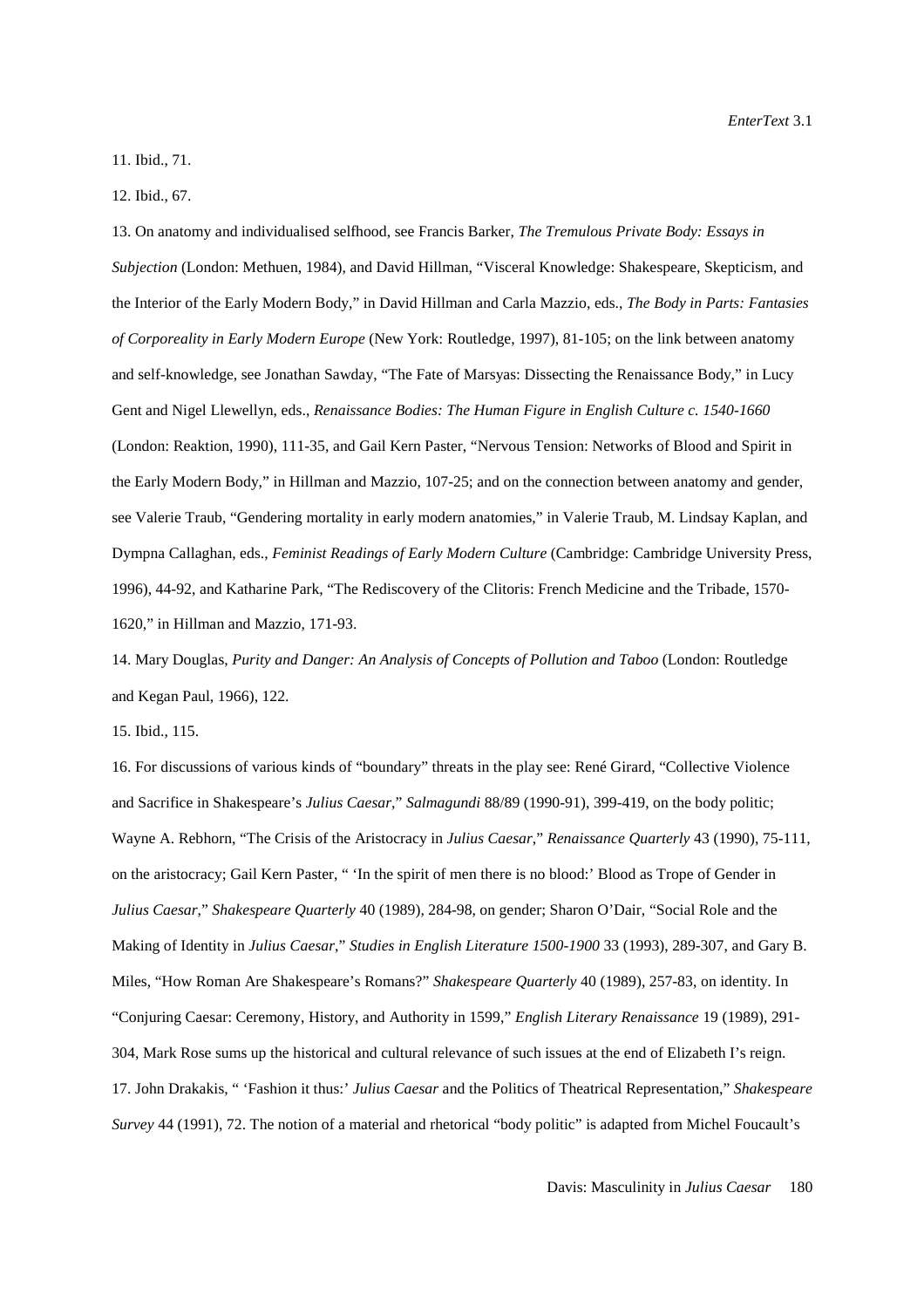influential gloss of the term as "a set of material elements and techniques that serve as weapons, relays, communication routes and supports for the power and knowledge relations that invest human bodies and subjugate them:" from *Discipline and Punish: The Birth of the Prison*, trans. Alan Sheridan (New York: Vintage, 1979), 28.

18. In her introduction to the play in the *Norton Shakespeare*, Katharine Eisaman Maus helpfully sums up this position (1529-30). Portia's actions might also be related to a more critical perspective on male conduct that is considered below.

19. Kahn, 85.

20. Mario DiGangi, *The Homoerotics of Early Modern Drama* (Cambridge: Cambridge University Press, 1997), 12.

21. On these contextual Elizabethan issues, cf. Richard Wilson, " 'Is this a holiday?' Shakespeare's Roman Carnival," *English Literature History* 54 (1987), 31-44, and Rose, "Conjuring Caesar," *passim*.

22. Peter Stallybrass, "Reading the Body: *The Revenger's Tragedy* and the Jacobean Theater of Consumption," *Renaissance Drama* n.s. 18 (1987), 122.

23. T. S. Dorsch, Introduction, *Julius Caesar*, Arden edition (London: Methuen, 1979), xxvii.

24. Cf. Antony's later comment on the military tactics of Brutus and Cassius: "I am in their bosoms, and I know / Wherefore they do it" (5.1.7-8). Being able to see other men in terms of one's own knowledge and emotion is conceived as crucial to dominance.

25. Rebhorn, 85; cf. Girard: "Caesar is a threat ... but whoever eliminates him, *ipso facto*, becomes another Caesar" (400).

26. Brutus is far more attuned to deceptive signs when he has something to hide, as his aside before the murder suggests: "every like is not the same, O Caesar" (2.2.128).

27. Wilson, 36.

28. Erving Goffman, *Frame Analysis: An Essay on the Organization of Experience* (Boston: Northeastern University Press, 1986), 431.

29. Paster, 291.